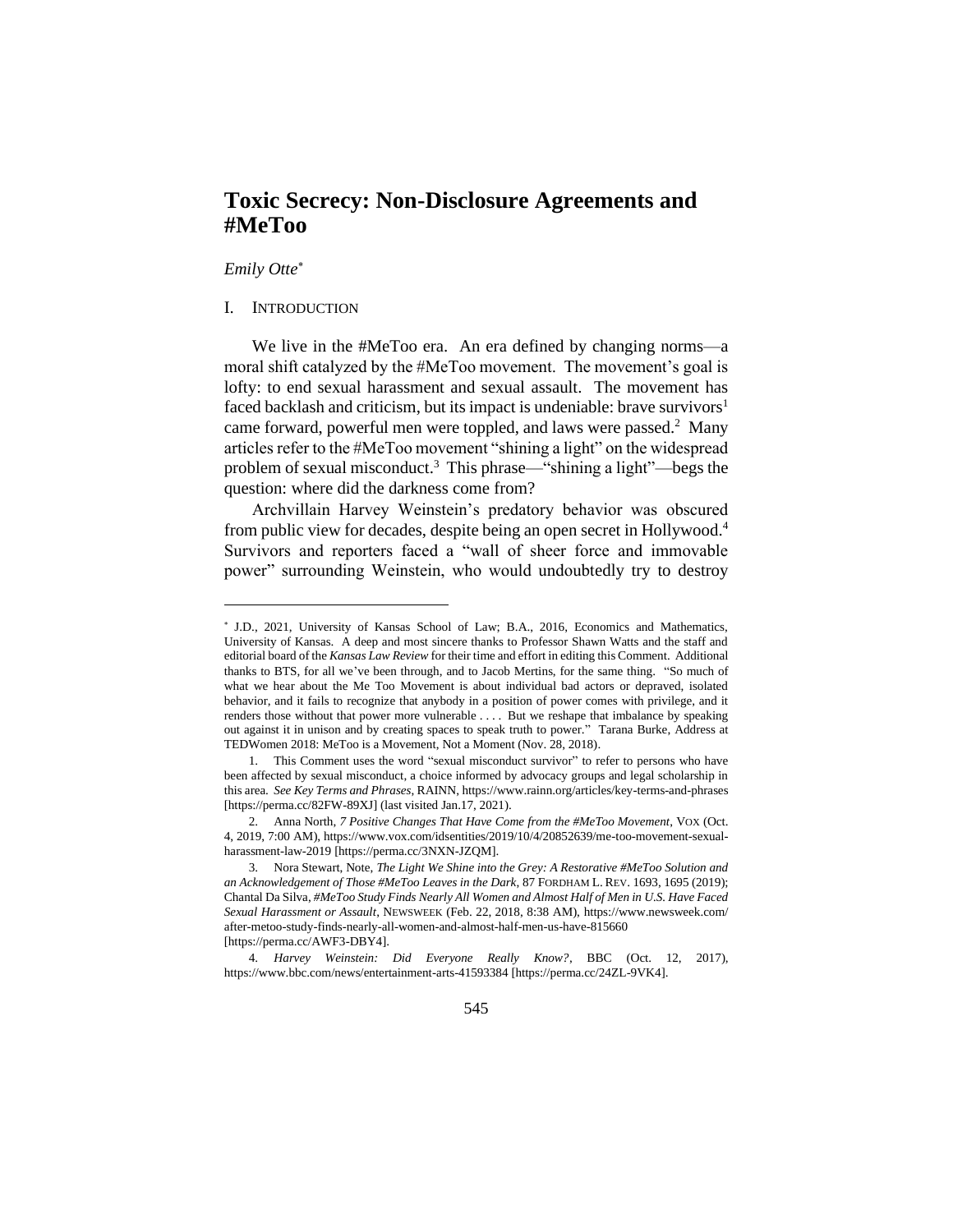their careers if they exposed his heinous actions.<sup>5</sup> Despite the massive power imbalance and potential repercussions, some women tried to shine the light. Model Ambra Battilana Gutierrez filed a police report in 2015 after Weinstein groped her.<sup>6</sup> Weinstein's former assistant Zelda Perkins, after breaking a non-disclosure agreement (NDA) banning her from speaking of a colleague's attempted rape allegations against Weinstein, reached a settlement with him that mandated he seek therapy and only travel with a male assistant.<sup>7</sup>

Ultimately, these attempts ended the way that many sexual misconduct accusations end: in a law office, signing a settlement with an NDA.<sup>8</sup> The NDA wraps the claim in secrecy and ensures the truth never sees the light. NDAs were used for decades by infamous serial perpetrators including Weinstein, Bill O'Reilly, and Bill Cosby—allowing them to continue their abuse unfettered. $9$  Thanks to the cascading norm shifts of the #MeToo movement, NDA usage is being scrutinized and questioned. This Comment considers whether NDAs should exist at all. Section II provides a history of the #MeToo movement, defines and examines the different kinds of NDAs, and describes legislative responses to #MeToo. Section III.A. analyzes the value of secrecy and argues that information asymmetry and diminishing marginal returns to confidentiality for serial perpetrators result in outsized benefit to the perpetrator and an unwarned, vulnerable public. Section III.A. then weighs the individual survivor's interest in confidentiality against the community right to warning about a perpetrator and evaluates three states' approaches to the problem. Section III.B. argues that the reactionary nature of court enforcement requires that NDA reform focus on the drafting process. Section III.C. focuses on confidentiality provisions in mandatory arbitration clauses within employment agreements. Finally, Section III.D. analyzes traditional contract defenses against NDAs and

<sup>5.</sup> *Id.*

<sup>6.</sup> Megan Twohey, James C. McKinley, Jr., Al Baker & William Rashbaum, *For Weinstein, a Brush with the Police, Then No Charges*, N.Y. TIMES (Oct. 15, 2017), https://www.nytimes.com/2017/10/15/nyregion/harvey-weinstein-new-york-sex-assaultinvestigation. html [https://perma.cc/79FM-YZUU].

<sup>7.</sup> *Former Weinstein Assistant Zelda Perkins Broke a NDA to Speak Out. Now, She Wants to Stop Their Misuse*, CBC RADIO (Jan. 10, 2020, 6:29 PM), https://www.cbc.ca/radio/day6/mourningiran-crash-victims-former-weinstein-aide-zelda-perkins-watching-cats-while-high-design-20-more-1 .5421075/former-weinstein-assistant-zelda-perkins-broke-a-nda-to-speak-out-now-she-wants-to-stop -their-misuse-1.5421083 [https://perma.cc/3QV2-P7N5] [hereinafter "*Former Weinstein Assistant Broke a NDA*"].

<sup>8.</sup> Ronan Farrow, *Harvey Weinstein's Secret Settlements*, THE NEW YORKER (Nov. 21, 2017), https://www.newyorker.com/news/news-desk/harvey-weinsteins-secret-settlements [https:// perma.cc/8XLC-NVN4] [hereinafter Farrow, *Harvey Weinstein's Secret Settlements*].

<sup>9.</sup> *Id.*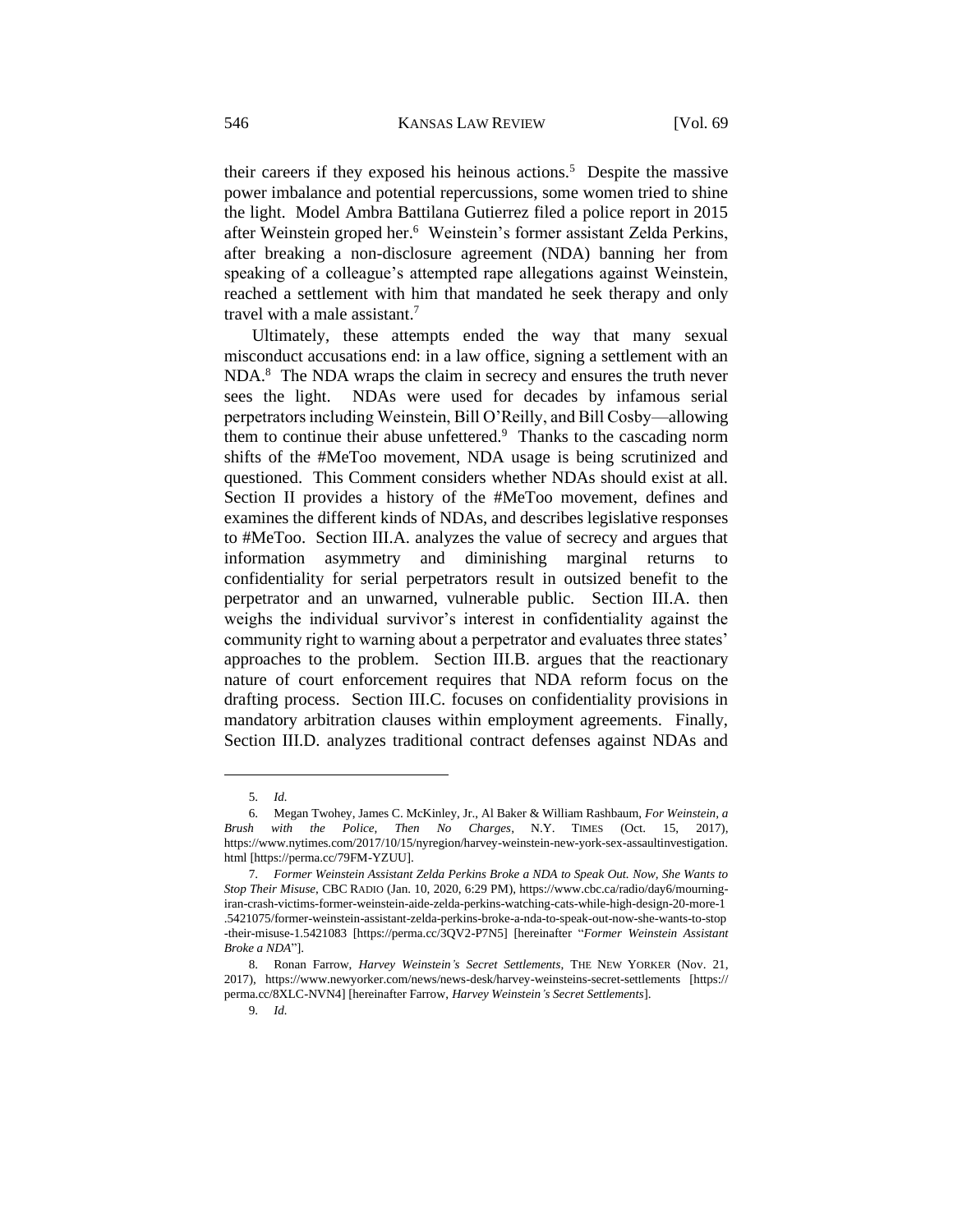concludes that the norm shift of #MeToo should cause more courts to find NDAs void on grounds of unconscionability and public policy.

### II. BACKGROUND

#### *A. History of the #MeToo Movement*

Tarana Burke was working as a youth camp director in 1996 when a young girl confided in Burke that she was being sexually abused by her mother's boyfriend.<sup>10</sup> Overwhelmed with emotion, Burke cut the girl off and sent her to another female counselor, but Burke never forgot the girl.<sup>11</sup> Recalling the incident many years later, Burke lamented, "I couldn't even bring myself to whisper ... me too."<sup>12</sup> This heartbreaking moment inspired Burke to create the #MeToo movement to help young women, particularly young women of color, who were survivors of sexual abuse, sexual assault, and exploitation.<sup>13</sup>

In 2017, Burke's #MeToo movement went viral. The impetus was sexual harassment and sexual assault allegations published in the *New York Times* against Harvey Weinstein, a Hollywood producer who, for decades, used his power and influence to prey on women in the entertainment industry.<sup>14</sup> In the wake of the Weinstein story, actress Alyssa Milano posted on Twitter, encouraging women who had been sexually harassed or sexually assaulted to reply to the tweet with "me too."<sup>15</sup> In response, #MeToo exploded, with 1.7 million tweets in 85 different countries in the ten days after Milano's tweet.<sup>16</sup>

#MeToo-related accusations ended the careers of many prominent men and permanently changed the landscape in industries including film, journalism, comedy, and sports. In November 2017, NBC fired Matt Lauer, co-host of the "Today" show, after several co-workers came forward with accusations of sexual misconduct, including an allegation of

<sup>10.</sup> Cassandra Santiago & Doug Criss, *An Activist, a Little Girl and the Heartbreaking Origin of 'Me Too'*, CNN (Oct. 17, 2017, 3:36 PM), https://www.cnn.com/2017/10/17/us/me-too-taranaburke-origin-trnd/index.html [https://perma.cc/3G2K-K7FT].

<sup>11.</sup> *Id.*

<sup>12.</sup> *Id.*

<sup>13.</sup> *Id.*

<sup>14.</sup> Jodi Kantor & Megan Twohey, *Harvey Weinstein Paid Off Sexual Harassment Accusers for Decades*, N.Y. TIMES (Oct. 5, 2017), https://www.nytimes.com/2017/10/05/us/harvey-weinsteinharassment-allegations.html [https://perma.cc/E7KA-5SYS].

<sup>15.</sup> Alyssa Milano (@Alyssa\_Milano), TWITTER (Oct. 15, 2017, 3:21 PM), https://twitter.com/Alyssa\_Milano/status/919659438700670976 [https://perma.cc/775D-RC9X].

<sup>16.</sup> Lora Strum, *Twitter Chat: What #MeToo Says About Sexual Abuse in Society*, PBS NEWSHOUR (Oct. 25, 2017, 1:07 PM), https://www.pbs.org/newshour/nation/twitter-chat-whatmetoo-says-about-sexual-abuse-in-society [https://perma.cc/6HHR-JR4A].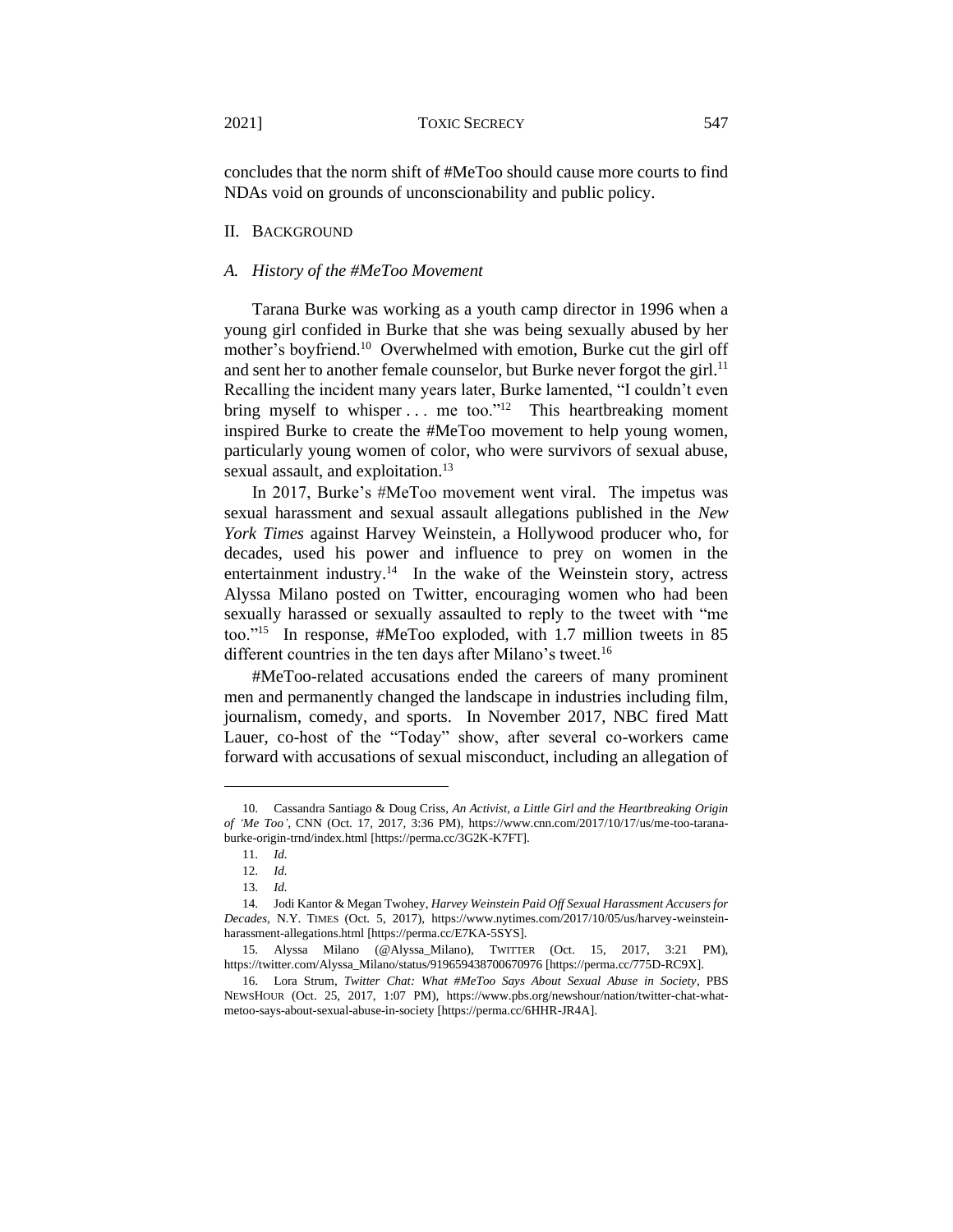sexual assault.<sup>17</sup> In December 2017, *Sports Illustrated* reported extensive sexual harassment of employees by Jerry Richardson, owner of the Carolina Panthers professional football franchise.<sup>18</sup> Richardson was fined \$2.75 million by the National Football League and ultimately sold the team.<sup>19</sup> A *New York Times* report found that, following the *New York Times* Weinstein article, over 200 powerful men lost their jobs following accusations of sexual misconduct, compared to only thirty men the year before.<sup>20</sup>

The biggest question #MeToo asked was how these perpetrators were able to prowl meetings, workplaces, and hotels with impunity while scandal lurked under the surface? How was all of this kept in the dark? Perpetrators used many mechanisms as weapons to hide their depravity and sexual misconduct survivors faced massive institutional barriers in coming forward. For example, Weinstein did everything in his power to prevent sexual misconduct survivors from coming forward.<sup>21</sup> He hired former Israeli military intelligence officers working for a private security firm to gain information from sexual misconduct survivors and journalists, with the goal of stopping any accusations from becoming public.<sup>22</sup> He used his connections with American Media, Inc., publisher of the *National Enquirer*, to mobilize its journalists and undermine the allegations of sexual misconduct survivors.<sup>23</sup>

Of all the mechanisms perpetrators use to hide their misconduct intimidation, money, private security firms—one of their most effective weapons is the NDA. These standard contract clauses have played a gross role in silencing survivors of sexual misconduct. NDAs are used widely,

<sup>17.</sup> Ellen Gabler, Jim Rutenberg, Michael M. Grynbaum & Rachel Abrams, *NBC Fires Matt Lauer, the Face of 'Today'*, N.Y. TIMES (Nov. 29, 2017), https://www.nytimes.com/ 2017/11/29/business/media/nbc-matt-lauer.html [https://perma.cc/WU55-REHV].

<sup>18.</sup> L. Jon Wertheim & Viv Bernstein, *Sources: Jerry Richardson, Panthers Have Made Multiple Confidential Payouts for Workplace Misconduct, Including Sexual Harassment and Use of a Racial Slur*, SPORTS ILLUSTRATED (Dec. 17, 2017), https://www.si.com/jerry-richardson-carolinapanthers-settlements-workplace-misconduct-sexual-harassment-racial-slur [https://perma.cc/79Q3- R5FT].

<sup>19.</sup> Austin Knoblauch, *NFL Fines Jerry Richardson \$2.75M After Investigation*, NFL (June 28, 2018, 6:57 AM), http://www.nfl.com/news/story/0ap3000000938897/article/nfl-fines-jerryrichardson-275m-after-investigation [https://perma.cc/LLQ8-D57V].

<sup>20.</sup> Audrey Carlson, Maya Salam, Claire Cain Miller, Denise Lu, Ash Ngu, Jugal K. Patel & Zach Wichter, *#MeToo Brought Down 201 Powerful Men. Nearly Half of Their Replacements Are Women*, N.Y. TIMES (Oct. 23, 2018), https://www.nytimes.com/interactive/2018/10/23/us/metooreplacements.html [https://perma.cc/4J66-NKAL].

<sup>21.</sup> *See* Farrow, *Harvey Weinstein's Secret Settlements*, *supra* note 8.

<sup>22.</sup> Ronan Farrow, *Harvey Weinstein's Army of Spies*, THE NEW YORKER (Nov. 6, 2017), <https://www.newyorker.com/news/news-desk/harvey-weinsteins-army-of-spies> [https://perma.cc/ A8LV-7RHP].

<sup>23.</sup> *Id.*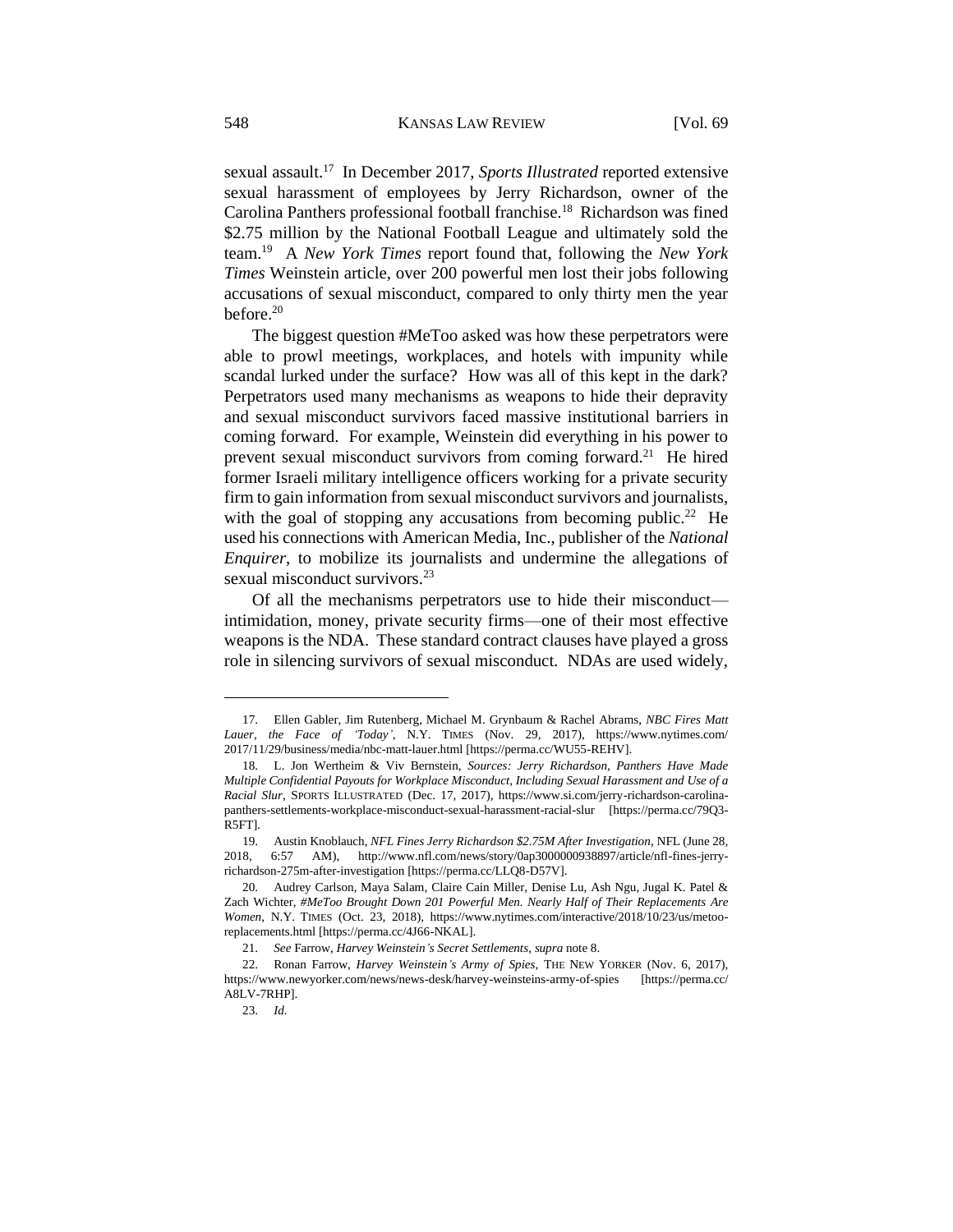and with over one-third of the American workforce subject to an NDA, they affect the lives of workers at every pay grade and in every industry.<sup>24</sup>

Alyssa Milano, in her viral tweet, asked survivors of sexual misconduct to respond with "me too" to gain a "sense of the magnitude of the problem."<sup>25</sup> She succeeded; the pervasiveness and magnitude of sexual misconduct is evident and shocking. To eradicate sexual misconduct, the #MeToo movement demands monumental change. To achieve this goal, it is necessary to focus less on salacious celebrity scandals and instead focus broadly on the legal institutions that enable predators to hide their misdeeds in the dark. The law must evolve to prevent itself from being used to enable and protect predators.

#### *B. NDAs Generally*

This Section begins with a discussion of the pervasiveness of sexual misconduct in the workplace and its impact across different groups. Next, this Section describes the options available to a sexual misconduct survivor and how an NDA can enter the picture. Lastly, this Section categorizes NDAs into one of three categories: pre-emptive NDAs, NDAs in settlement agreements, and quasi-NDAs in mandatory arbitration agreements.

In 1986, sexual harassment<sup>26</sup> was explicitly recognized as a form of sex discrimination under Title VII.<sup>27</sup> In the modern workplace, sexual harassment often goes unreported but sexual misconduct is pervasive.<sup>28</sup> The Equal Employment Opportunity Commission (EEOC) projects that approximately seventy percent of workplace harassment goes unreported.<sup>29</sup> Studies estimate that anywhere from one in four to nearly eight in ten women experience workplace sexual harassment over the course of their career.<sup>30</sup> This is not a "women's issue"; nearly one in five

<sup>24.</sup> Orly Lobel, *NDAs Are Out of Control. Here's What Needs to Change*, HARV. BUS. REV. (Jan. 30, 2018), https://hbr.org/2018/01/ndas-are-out-of-control-heres-what-needs-to-change [https://perma.cc/Z7YC-NRA2].

<sup>25.</sup> Milano, *supra* note 15.

<sup>26.</sup> This Comment considers sexual harassment a type of sexual misconduct.

<sup>27.</sup> Meritor Sav. Bank, FSB v. Vinson, 477 U.S. 57, 73 (1986).

<sup>28.</sup> Chai R. Feldblum & Victoria A. Lipnic, *Select Task Force on the Study of Harassment in the Workplace*, EEOC (June 2016), https://www.eeoc.gov/eeoc/task\_force/harassment/report.cfm [https://perma.cc/9HRH-ZWS5]. Beyond the workplace, one survey found that 81% of women have experienced sexual harassment. *2018 Study on Sexual Harassment and Assault*, STOP STREET HARASSMENT (Feb. 21, 2018), https://stopstreetharassment.org/our-work/nationalstudy/2018 national-sexual-abuse-report/ [https://perma.cc/38EH-DMT6].

<sup>29.</sup> *Id.* 

<sup>30.</sup> *Id.*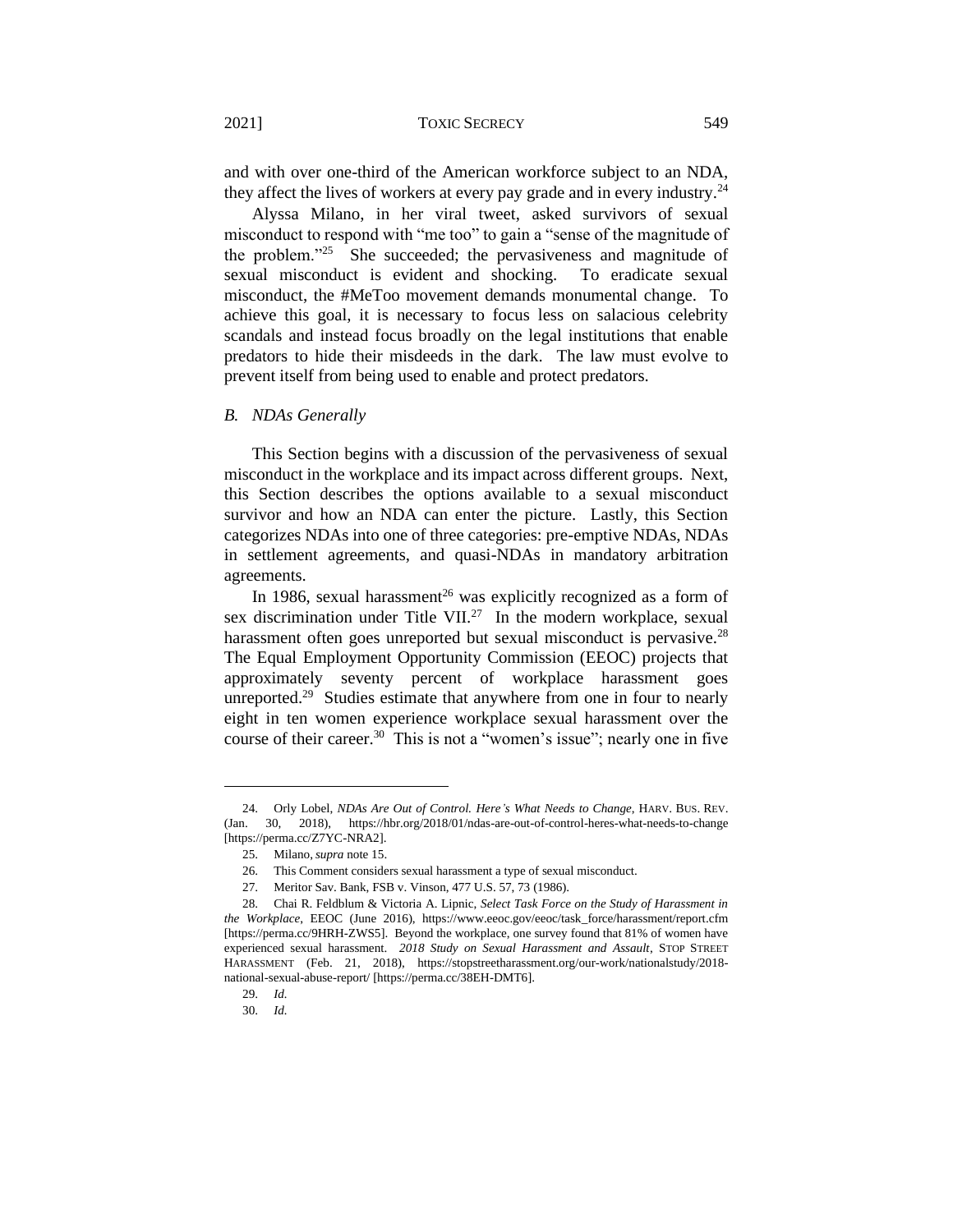charges filed with the EEOC are filed by men.<sup>31</sup> Sexual misconduct knows no gender binary and, in 2015, thirty percent of trans and nonbinary folks reported workplace discrimination due to their gender identity or expression.<sup>32</sup> Importantly, sexual harassment has a disproportionate effect on vulnerable groups. Between 2005 and 2015, the highest percentage of sexual harassment charges filed with the EEOC occurred in industries with large numbers of low-wage workers, and these positions are disproportionately held by women of color.<sup>33</sup>

Following the misconduct, survivors can file a complaint with their employer and/or file a legal claim. $34$  If they file suit, many sexual misconduct survivors reach a confidential settlement before going to trial.<sup>35</sup> A settlement may happen in the court's view, with the parties agreeing to a settlement during litigation and asking the court to approve the settlement.<sup>36</sup> Or, parties may settle outside the court, with a settlement contingent on the claimant dropping the case. $37$  Both settlements are often subject to a claimant promising to keep the settlement a secret; this condition takes the form of an NDA.<sup>38</sup> NDAs are enforceable promises of silence that effectively allow perpetrators to "purchase the silence" of a sexual misconduct survivor.<sup>39</sup> There are important exemptions that prevent an NDA from being enforced—NDAs cannot prohibit employees from officially reporting illegal conduct, for example—but studies show most employees are unaware of these protections and "the routinely broad

<sup>31.</sup> *Charges Alleging Sex-Based Harassment (Charges Filed With EEOC) FY 2010 – FY 2019*, EEOC, https://www.eeoc.gov/statistics/charges-alleging-sex-based-harassment-charges-filed-eeocfy-2010-fy-2019 [https://perma.cc/2JYW-2NLS] (last visited Jan. 21, 2021).

<sup>32.</sup> Sandy E. James, Jody L. Herman, Susan Rankin, Mara Keisling, Lisa Mottet & Ma'ayan Anafi, *The Report of the 2015 U.S. Transgender Survey*, NAT'L CTR. FOR TRANSGENDER EQUAL. 4 (2016), https://transequality.org/sites/default/files/docs/usts/USTS-Full-Report-Dec17.pdf [https://perma.cc/X6SV-RRJU]. Sexual misconduct due to gender identity and gender expression is a form of sex discrimination under Title VII. Bostock v. Clayton Cnty., 140 S. Ct. 1731, 1754 (2020).

<sup>33.</sup> Diana Boesch, Jocelyn Fyre & Kaitlin Holmes, *Driving Change in States to Combat Sexual Harassment*, CTR. FOR AM. PROGRESS (Jan. 15, 2019, 9:03 AM), https://www.americanprogress.org/issues/women/reports/2019/01/15/465100/driving-change-statescombat-sexual-harassment/ [https://perma.cc/JB3W-GKKF] (citing Jocelyn Frye, *Not Just the Rich and Famous*, CTR. FOR AM. PROGRESS (Nov. 20, 2017, 4:59 PM), https://www.americanprogress.org/ issues/women/news/2017/11/20/443139/not-just-rich-famous/ [https://perma.cc/R9HX-XF8R]).

<sup>34.</sup> Exhaustion of administrative remedies and "right to sue" letters from agencies in the employment context are outside the scope of this Comment.

<sup>35.</sup> Brian Palmer, *Is \$45,000 a Lot for a Sexual Harassment Settlement?*, SLATE (Nov. 9, 2011, 6:02 PM), https://slate.com/news-and-politics/2011/11/herman-cain-settlement-what-s-the-goingrate-for-sexual-harassment-claims.html [https://perma.cc/M9MY-Z6DH].

<sup>36.</sup> Vasundhara Prasad, Note, *If Anyone is Listening, #MeToo: Breaking the Culture of Silence Around Sexual Abuse Through Regulating Non-Disclosure Agreements and Secret Settlements*, 59 B.C. L. REV. 2507, 2513–14 (2018).

<sup>37.</sup> *Id.* 

<sup>38.</sup> *Id.* at 2514–15.

<sup>39.</sup> *Id.* at 2513.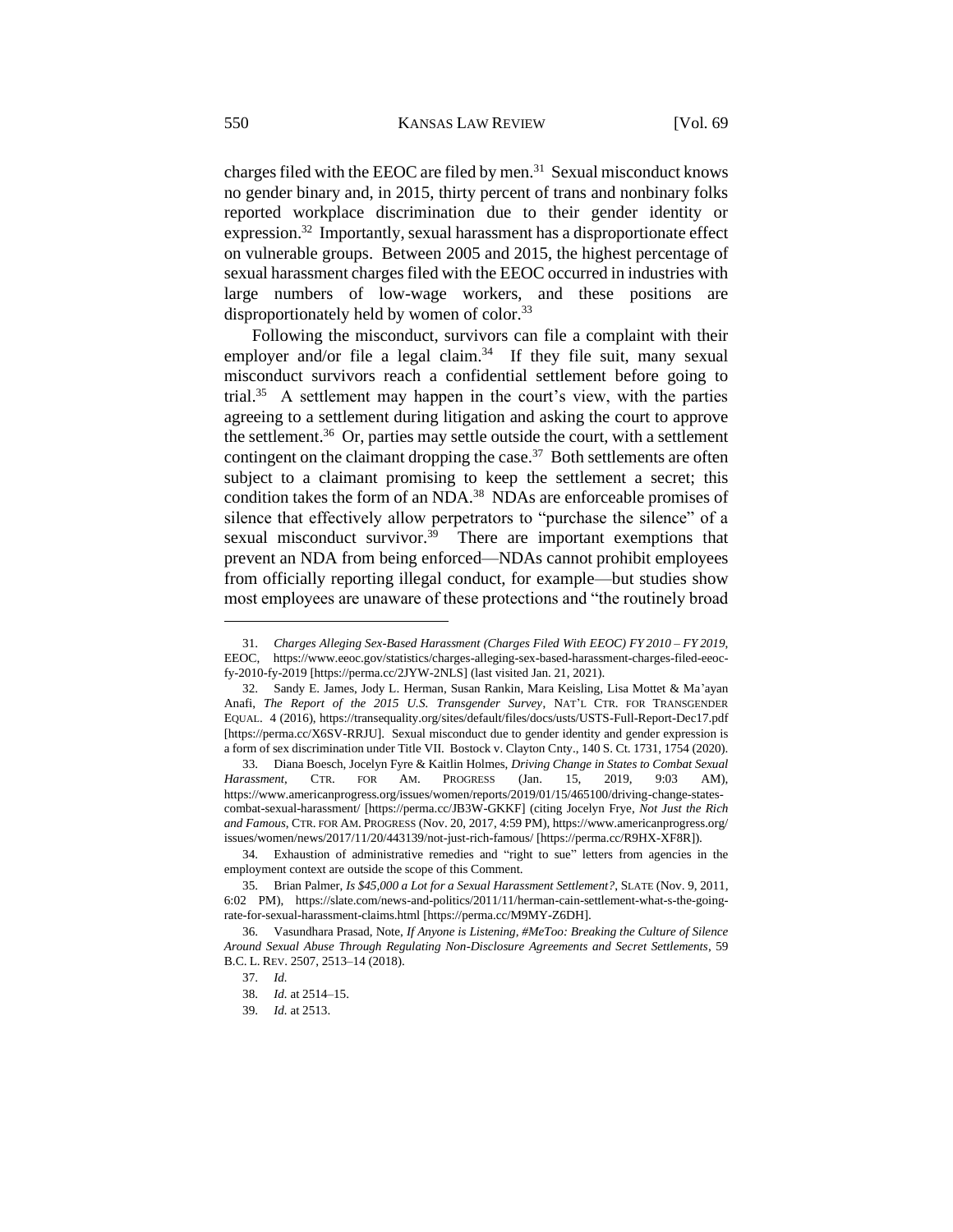language of confidentiality clauses along with the threat of litigation chills ... protected speech."<sup>40</sup> Should a survivor breach the NDA, a breach of contract claim would be filed and the settlement would have to be returned (likely with interest).

1. Pre-emptive NDAs

Pre-emptive NDAs are frequent fixtures of employment contracts.<sup>41</sup> These clauses are used to prevent employees from disclosing the employer's trade secrets and other confidential information about the business.<sup>42</sup> More than one-third of workers in the United States have signed an NDA of this type.<sup>43</sup> Pre-emptive NDAs can also take the form of a non-disparagement clause included in an employment contract that prevents an employee from *ever* speaking negatively about the employer.<sup>44</sup> These clauses are broad waivers forbidding an employee from making any comments that could harm the reputation of the business or any of its employees.<sup>45</sup> This type of NDA was commonly used at Weinstein's film production company.<sup>46</sup> Though employees are able to discuss workplace misconduct amongst themselves, $47$  this type of NDA is a critical piece of legal armor for perpetrators.

#### 2. NDAs in Settlement Agreements

Because employees can generally speak about workplace harassment, employers often include non-disclosure provisions in sexual misconduct claim settlement agreements.<sup>48</sup> These settlement agreements—popularly

<sup>40.</sup> Lobel, *supra* note 24.

<sup>41.</sup> *Id.* 

<sup>42.</sup> *Id.*; *see also* Elizabeth Tippett, *Non-Disclosure Agreements and the #MeToo Movement*, AM. BAR ASS'N. (Winter 2019), https://www.americanbar.org/groups/dispute\_resolution/publications/ dispute\_resolution\_magazine/2019/winter-2019-me-too/non-disclosure-agreements-and-the-metoomovement/ [https://perma.cc/J3X7-GYW3].

<sup>43.</sup> Kathy Gurchiek, *States Take Action Against Nondisclosure Agreements*, SHRM (Aug. 28, 2018), https://www.shrm.org/resourcesandtools/hr-topics/behavioral-competencies/global -and-cultural-effectiveness/pages/states-take-action-against-nondisclosure-agreements.aspx [https:// perma.cc/YE6V-XB86].

<sup>44.</sup> Lobel, *supra* note 24 (describing non-disparagement clauses as "a new common extension of NDAs" and pointing to efforts by the National Labor Relations Board and the EEOC to curtail the usage of non-disparagement clauses in employment contracts).

<sup>45.</sup> *Id.*; *see also* Daniel Hemel, *How Nondisclosure Agreements Protect Sexual Predators*, VOX (Oct. 13, 2017, 7:20 AM), https://www.vox.com/the-big-idea/2017/10/9/16447118/confidentialityagreement-weinstein-sexual-harassment-nda [https://perma.cc/S42W-NZM2].

<sup>46.</sup> Hemel, *supra* note 45.

<sup>47.</sup> *See* Lobel, *supra* note 24 (discussing the National Labor Relations Board's holding that nondisparagement clauses unlawfully interfere with employees' rights to engage in concerted activity).

<sup>48.</sup> Hemel, *supra* note 45.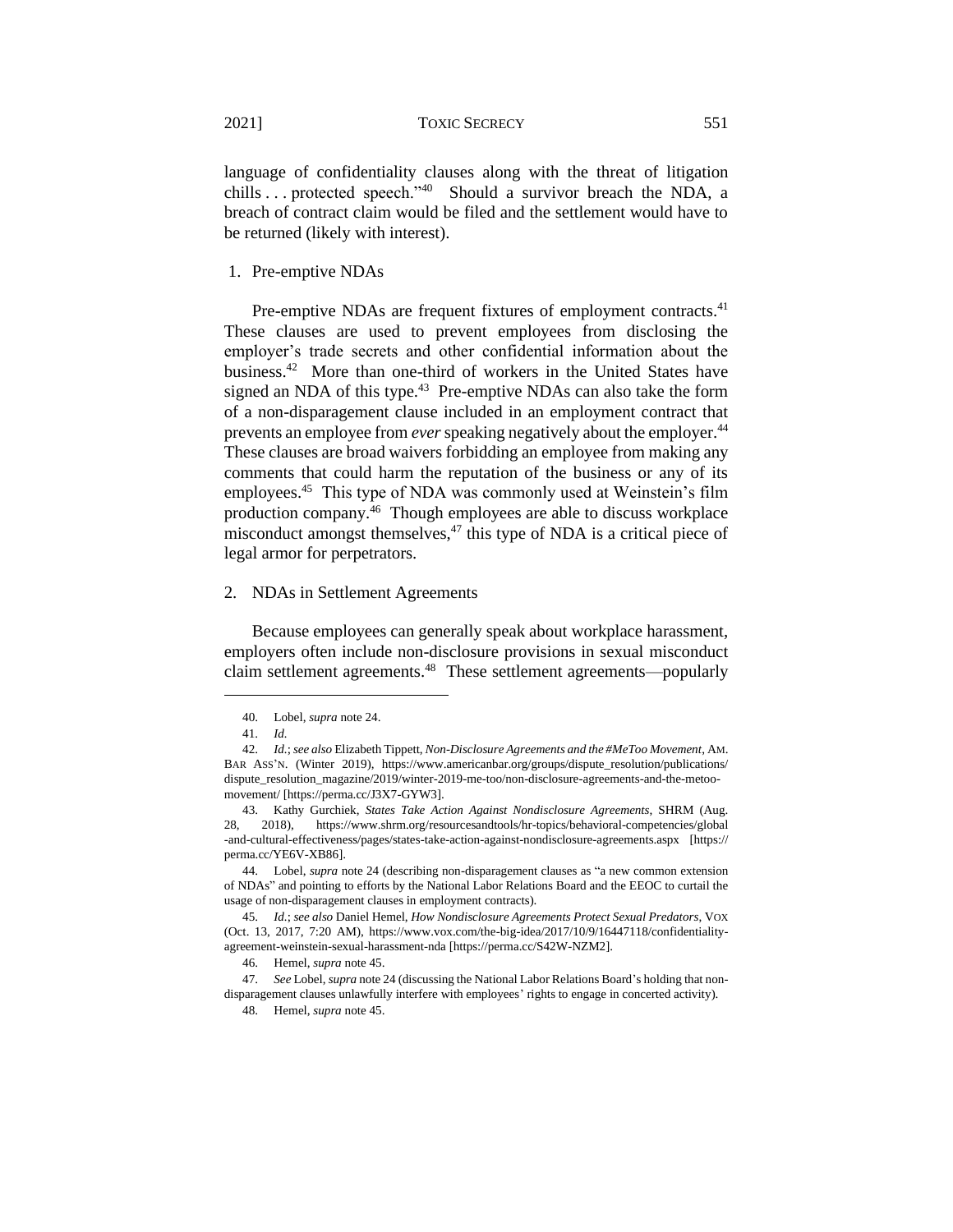referred to as "hush money" or a "gag order"—pay sexual misconduct survivors for their silence about the sexual misconduct.<sup>49</sup> Such settlement agreements often include a non-disparagement provision that goes even further than the NDA by restricting a survivor's ability to speak ill of the perpetrator or the employer, with predictable chilling effects.<sup>50</sup>

3. Mandatory Arbitration Subject to Quasi-NDAs

Some sexual misconduct survivors do not have the option to file a public complaint because their claims are subject to mandatory arbitration clauses. In October 2018, the *New York Times* reported that Google gave Andy Rubin, an executive and creator of Android mobile software, a "hero's farewell" when Rubin left the company in 2014 after a credible  $accusation$  of sexual misconduct.<sup>51</sup> At the time, Google did not announce that Mr. Rubin was accused by an employee of forcing her to perform oral sex.<sup>52</sup> Instead, the company gave him a \$90 million exit package, despite no legal obligation to do so.<sup>53</sup> Following this realization, Google employees walked out to protest the mandatory arbitration clause in their employment agreement—the mechanism that Google used to keep Mr. Rubin's misconduct a secret—and Google scrapped the policy.<sup>54</sup>

Mandatory arbitration clauses are often part of employment contracts, included as a condition of employment. More than fifty-five percent of American workers are subject to mandatory employment arbitration, a number that is likely to rise.<sup>55</sup> Most mandatory arbitration clauses require that the proceedings be confidential, drawing a veil of secrecy around the claim and the proceedings.<sup>56</sup> The #MeToo movement inspired survivors to come forward with sexual harassment and sexual assault allegations

<sup>49.</sup> *See* Elizabeth Grace, *Confidentiality of Settlements in Sexual Abuse Cases – Necessary Evil or Positive?*, LERNERS LAW. (Jan. 31, 2013), https://lernerspersonalinjury.ca/articles/confidentialityof-settlements-in-sexual-abuse-cases-necessary-evil-or-positive/ [https://perma.cc/UK3Q-T749].

<sup>50.</sup> Tippett, *supra* note 42.

<sup>51.</sup> Daisuke Wakabayashi & Katie Benner, *How Google Protected Andy Rubin, the 'Father of Android'*, N.Y. TIMES, (Oct. 25, 2018), https://www.nytimes.com/2018/10/25/technology/googlesexual-harassment-andy-rubin.html?action=click&module=inline&pgtype=Homepage [https:// perma.cc/2V65-QLVH].

<sup>52.</sup> *Id.*

<sup>53.</sup> *Id.*

<sup>54.</sup> Daisuke Wakabayashi, *Google Ends Forced Arbitration for All Employee Disputes*, N.Y. TIMES (Feb. 21, 2019), https://www.nytimes.com/2019/02/21/technology/google-forcedarbitration.html [https://perma.cc/F39W-Y54Z].

<sup>55.</sup> Alexander J.S. Colvin, *The Growing Use of Mandatory Arbitration*, ECON. POL'Y INST. 1 (Sept. 27, 2017), https://www.epi.org/files/pdf/135056.pdf [https://perma.cc/U5QM-3MSC].

<sup>56.</sup> *Forced Arbitration*, AM. ASS'N. FOR JUST., https://web.justice.org/what-we-do/advocatecivil-justice-system/issue-advocacy/forced-arbitration-0 [https://perma.cc/4XRY-54LD] (last visited Jan. 21, 2021).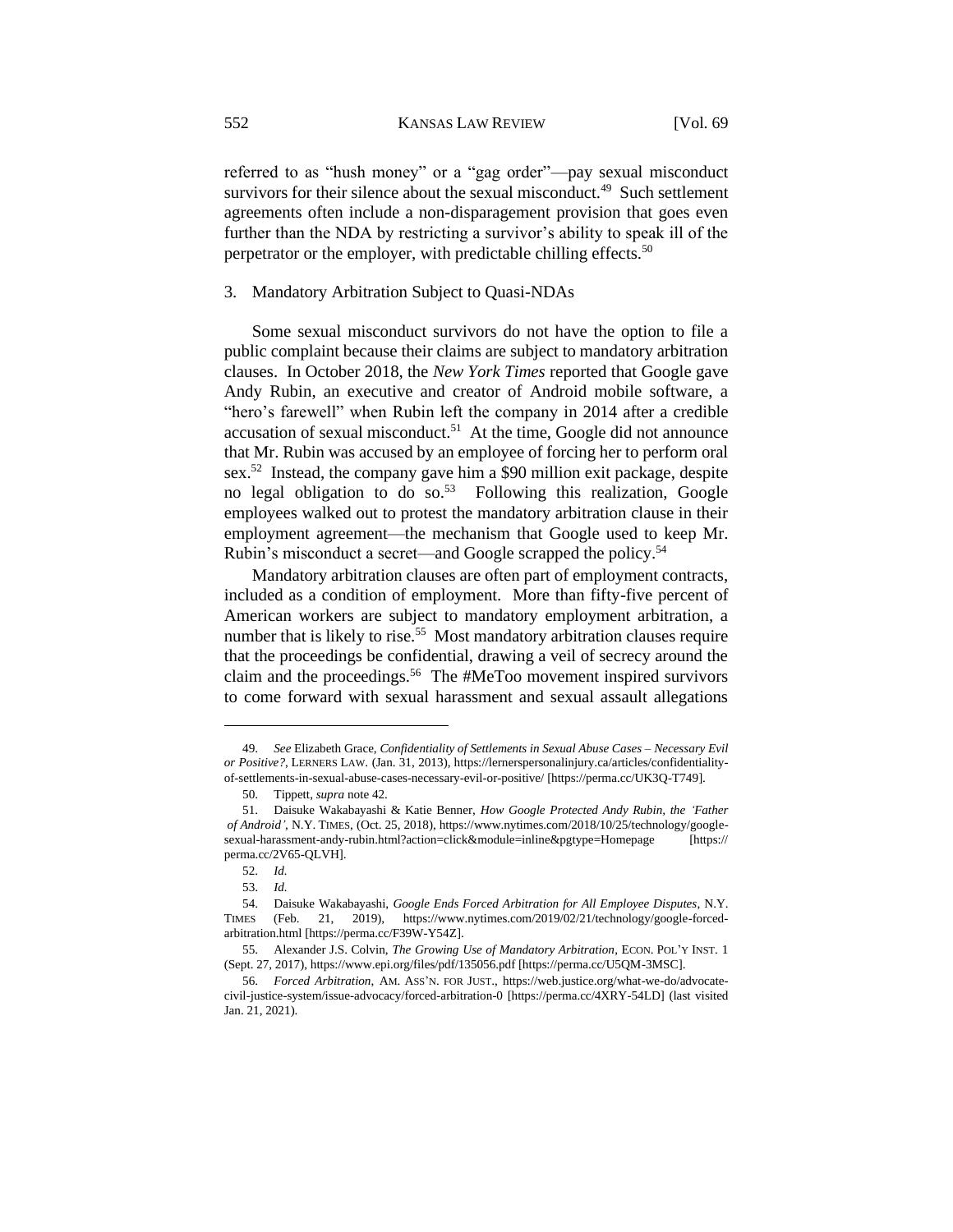against their employers, but mandatory arbitration keeps many allegations in the dark because of the confidentiality clauses included in mandatory arbitration agreements.<sup>57</sup>

Arbitration is private, but it is not inherently confidential;<sup>58</sup> it is only confidential if both parties agree to confidentiality.<sup>59</sup> The public cannot attend the arbitration and the arbitrator and arbitrator administrator cannot disclose information, but, generally, the parties themselves do not have any duty of confidentiality.<sup>60</sup> This is a crucial distinction: the confidentiality clauses, not the arbitration clauses, are hiding sexual misconduct perpetrators.<sup>61</sup> The arbitration system has been abused as confidentiality provisions have allowed perpetrators to misbehave for years as their employers settled cases confidentially in arbitration.<sup>62</sup> It is difficult to estimate how many employment arbitration agreements include a confidentiality clause, but they are likely in widespread use.<sup>63</sup>

Confidentiality clauses in mandatory arbitration agreements can be considered quasi-NDAs. They are like preemptive NDAs because they are included in employment contracts and signed before any misconduct has occurred. Like settlement NDAs, confidentiality clauses in mandatory arbitration agreements are triggered by a dispute and prevent parties from disclosing the dispute and its underlying facts.<sup>64</sup> It is of paramount importance to include these quasi-NDAs in #MeToo-inspired conversations because the majority of American workers are subject to

<sup>57.</sup> Hope Reese, *Gretchen Carlson on How Forced Arbitration Allows Companies to Protect Harassers*, VOX (May 21, 2018, 11:44 AM), https://www.vox .com/conversations/2018/4/30/17292482/gretchen-carlson-me-too-sexual-harassment-supreme-court [https://perma.cc/D9QA-6BZM].

<sup>58.</sup> Christopher R. Drahozal, *Professional Submission: Confidentiality in Consumer and Employment Arbitration*, 7 Y.B. ARB. & MEDIATION 28, 30 (2015).

<sup>59.</sup> M. Isabelle Chaudry, *An Analysis of Legislative Attempts to Amend the Federal Arbitration Act: What Policy Changes Need to Be Implemented for #MeToo Victims*, 43 SETON HALL LEGIS. J. 215, 232 (2019).

<sup>60.</sup> Drahozal, *supra* note 58, at 30–31.

<sup>61.</sup> *See id.* at 31*. See generally* Jean R. Sternlight, *Creeping Mandatory Arbitration: Is It Just?*, 57 STAN. L. REV. 1631 (2005) (examining the phenomenon of mandatory arbitration in the U.S., analyzing the impact of mandatory arbitration on individuals, and considering the broader societal impact of mandatory arbitration).

<sup>62.</sup> Reese, *supra* note 57; *see also* Drahozal, *supra* note 58, at 28–29 (describing the confidential arbitration against former American Apparel CEO Dov Charney, who was accused of sexual misconduct).

<sup>63.</sup> *See* Holly Weiss, *Mandatory Arbitration Agreement Drafting Checklist*, LEXISNEXIS 5 (2018) https://www.srz.com/images/content/1/5/v2/156873/LexisNexis-Mandatory-Arbitration-Agreement-Drafting-Checklist.pd.pdf [https://perma.cc/E6B5-6A55] (recommending the inclusion of a confidentiality clause in any employment mandatory arbitration agreement); *see also* Drahozal, *supra* note 58, at 42–44 ("I know of no empirical studies examining the use of confidentiality provisions in [employment] contracts.").

<sup>64.</sup> *See* Drahozal, *supra* note 58, at 37, 42.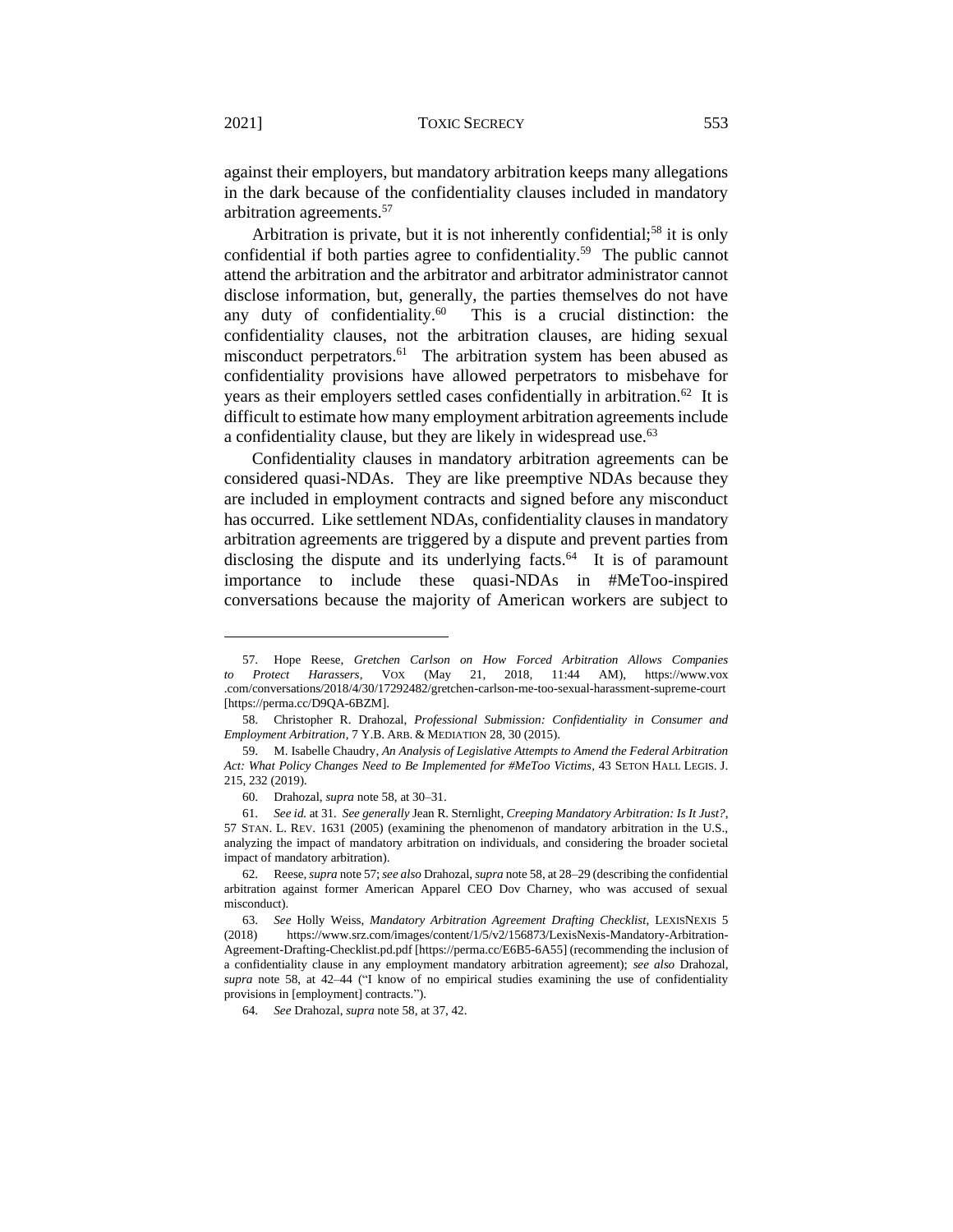mandatory arbitration agreements which likely include a confidentiality clause.

# *C. #MeToo-Inspired Legislative Regulations on the Use of NDAs*

Many states have introduced #MeToo-inspired legislation relating to the enforceability of NDAs.<sup>65</sup> Despite the momentum, outrage, and scrutiny generated by #MeToo, only twelve states passed new laws and only the New Jersey law invalidates NDAs.<sup>66</sup> As a result, NDAs remain very much alive and in use.<sup>67</sup> This Section considers laws passed in New Jersey, New York, and California as examples. These three laws represent three different approaches that are likely to affect many Americans based on their respective populations.

New Jersey passed a broad law that effectively negates both preemptive NDAs and NDAs in settlement agreements.<sup>68</sup> The law makes any "provision in any employment contract or settlement agreement which has the purpose or effect of concealing the details relating to a claim of discrimination, retaliation, or harassment" unenforceable.<sup>69</sup> The law implies that parties can keep the terms of their settlement agreement confidential, but not the underlying claim.<sup>70</sup> The freedom to speak applies to the employer as well as to the employee.<sup>71</sup>

New York passed its #MeToo-inspired legislation in 2018 and abolished the use of settlement NDAs, unless the NDA is requested by the

<sup>65.</sup> Prasad, *supra* note 36, at 2520–22; Carrie N. Baker, *#MeToo Update: States Enact New Sexual Harassment Laws—But More is Needed*, MS. MAG. (Oct. 13, 2020), https://msmagazine.com/ 2020/10/13/metoo-update-states-enact-new-sexual-harassment-laws-but-more-is-needed/ [https:// perma.cc/KA84-DBFN]; *see also* Andrea Johnson, Kathryn Menefee, & Ramya Sekaran, *Progress in Advancing Me Too Workplace Reforms in #20Statesby2020*, NAT'L WOMEN'S LAW CENTER 2 (Dec. 2019), https://nwlc.org/wp-content/uploads/2019/07/final\_2020States\_Report-12.20.19-v2.pdf [https://perma.cc/GKW9-837P] (noting around fifteen states have passed #MeToo inspired protections).

<sup>66.</sup> Elizabeth A. Harris, *Despite #MeToo Glare, Efforts to Ban Secret Settlements Stops Short*, N.Y. TIMES (June 14, 2019), https://www.nytimes.com/2019/06/14/arts/metoo-movement-nda.html [https://perma.cc/D898-R2MF].

<sup>67.</sup> *See id.* 

<sup>68.</sup> N.J. STAT. ANN. § 10:5-12.8 (West, Westlaw through L.2020, c. 136 and J.R. No. 2); Vincent N. Avallone & Meghan T. Meade, *New Jersey's Latest #MeToo Law Goes Beyond Sexual Harassment*, 9 NAT'L L. REV. 84 (Mar. 25, 2019), https://www.natlawreview.com/article/new-jerseys-latest-metoo-law-goes-beyond-sexual-harassment [https://perma.cc/5UHD-HNQB]. The law contains exceptions for non-competition agreements and trade and business secrets. N.J. STAT. ANN. § 10:5-12.8(c).

<sup>69.</sup> N.J. STAT. ANN. § 10:5–12.8(a).

<sup>70.</sup> John MacDonald & Robin E. Shea, *NJ Ban on Nondisclosure Agreements: What Does It Mean For Employers?*, JD SUPRA (Apr. 11, 2019), https://www.jdsupra.com/legalnews/nj-ban-onnondisclosure-agreements-what-55560/ [https://perma.cc/TZ3Y-WERC].

<sup>71.</sup> *Id.*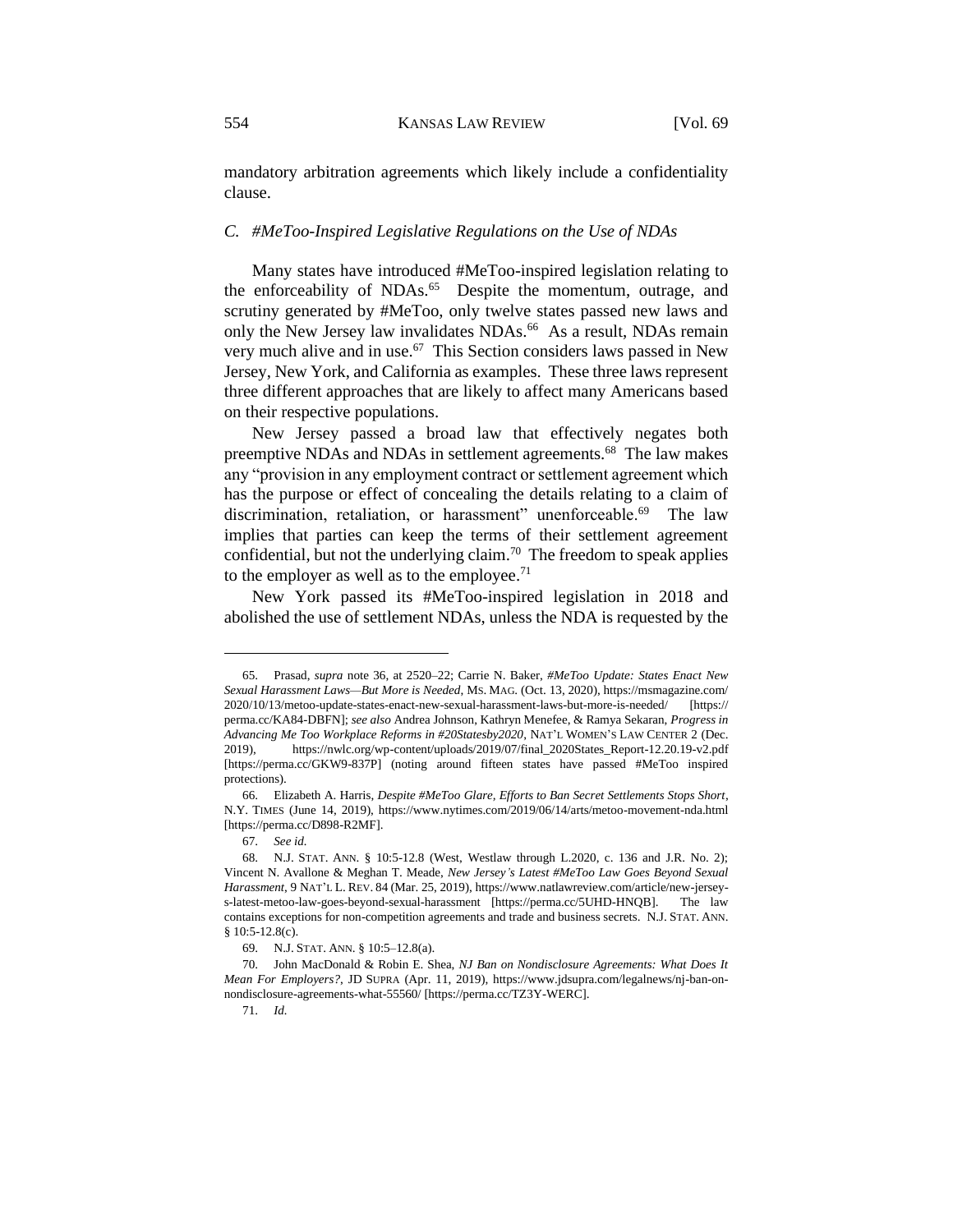survivor.<sup>72</sup> Employers in New York do not have authority to enter into a settlement agreement containing a clause that prevents disclosure of the "underlying facts and circumstances to the claim or action" if the settlement concerns a claim for which the "factual foundation . . . involves discrimination  $\dots$ <sup>73</sup>. There is an important exception: an NDA can be used if "the condition of confidentiality is the complainant's preference."<sup>74</sup> This exception for the sexual misconduct survivor's choice is an important difference between the New York law and the New Jersey law because the New York law acknowledges that survivors may derive a benefit from NDAs, such as "reputational harm and professional retaliation."<sup>75</sup>

In 2018, California passed a law that prevents the use of settlement NDAs.<sup>76</sup> Under California law, any NDA will be void as a matter of public policy and any attorney who includes such a provision in a settlement could be disciplined.<sup>77</sup> The law includes some privacy for sexual misconduct survivors, allowing provisions that safeguard survivors' identity if they so wish and the allegations do not involve a public official.<sup>78</sup> Either party can request the inclusion of a provision that prevents disclosure of the amount paid in the settlement.<sup>79</sup>

# *D. #MeToo-Inspired Legislation Regulating Quasi-NDAs in Mandatory Arbitration*

Following #MeToo, mandatory arbitration of sexual misconduct cases has caught the attention of private sector companies and state legislatures. In response to employee protest, Google CEO Sundar Pichai altered the company's sexual harassment policy, making arbitration optional for individual sexual harassment and sexual assault claims.<sup>80</sup> **Other** 

<sup>72.</sup> N.Y. GEN. OBLIG. LAW § 5-336 (McKinney 2020); Jeffrey Johnson*, Non-Disclosure Agreements and Arbitration Clauses in the #MeToo Era*, JD SUPRA (Aug. 29, 2019), https://www.jdsupra.com/legalnews/non-disclosure-agreements-and-30226/ [https://perma.cc/AD2P-94UP]; Natalie Dugan, *#TimesUp On Individual Litigation Reform: Combatting Sexual Harassment Through Employee-Driven Action and Private Regulation*, 53 COLUM. J.L. & SOC. PROBS 247, 253 (2020).

<sup>73.</sup> N.Y. GEN. OBLIG. § 5-336(1)(a).

<sup>74.</sup> *Id.*

<sup>75.</sup> Dugan, *supra* note 72, at 255 (citations omitted).

<sup>76.</sup> CAL.CIV. PROC.CODE §§ 1001–1002 (West, Westlaw. through Ch. 372 of 2020 Reg. Sess.).

<sup>77.</sup> *Id.* § 1002(e).

<sup>78.</sup> *Id.* § 1001(c).

<sup>79.</sup> *Id.* § 1001(e).

<sup>80.</sup> Kate Conger & Daisuke Wakabayashi, *Google Overhauls Sexual Misconduct Policy After Employee Walkout*, N.Y. TIMES (Nov. 8, 2018), https://www.nytimes.com/2018/11/08/ technology/google-arbitration-sexual-harassment.html [https://perma.cc/F2VM-444K].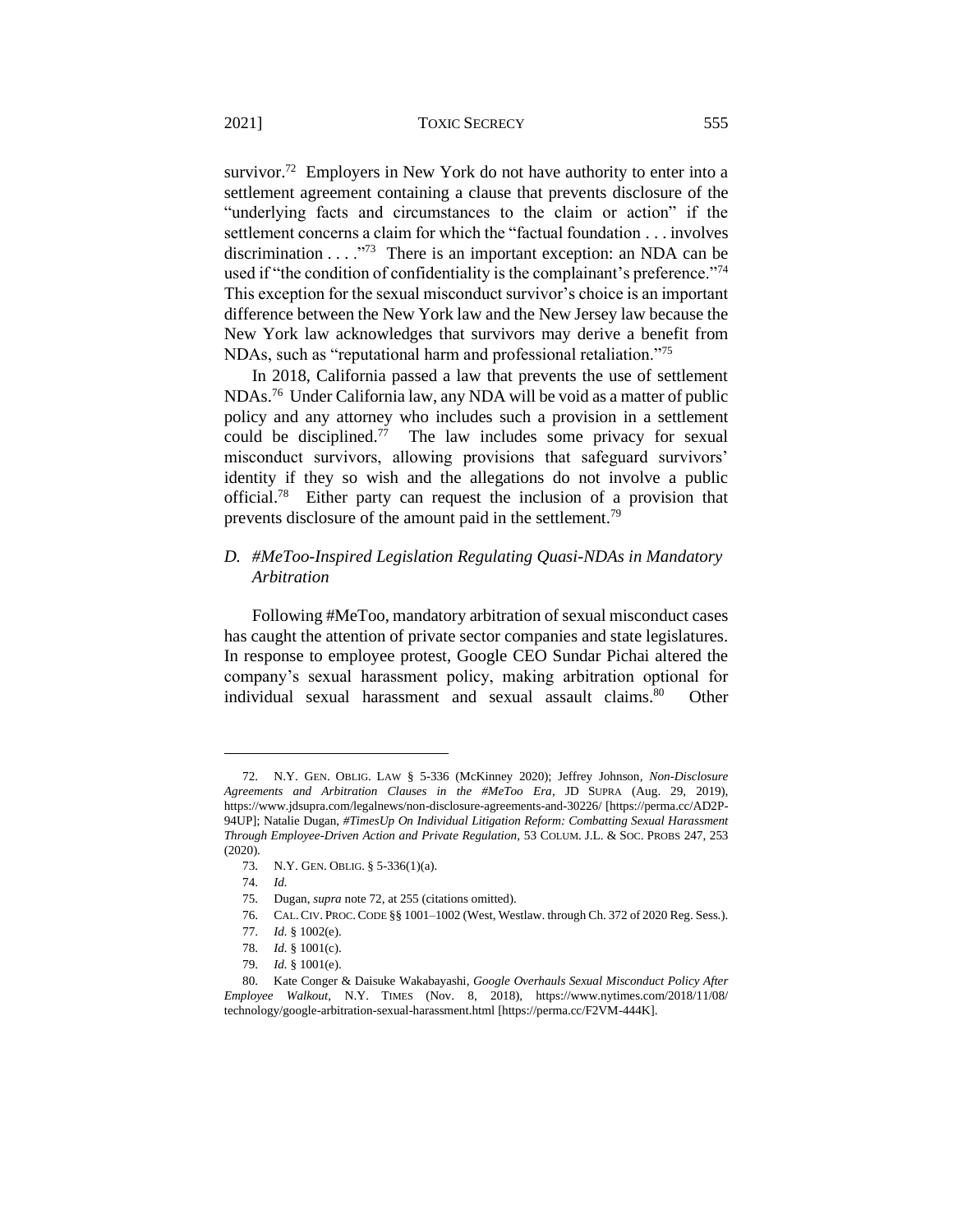companies changing their policies include Facebook, Uber, and Lyft.<sup>81</sup>

Legislatures in several states reacted to #MeToo by passing legislation regulating the use of mandatory arbitration clauses. These efforts have focused on eliminating mandatory arbitration itself, rather than focusing on confidentiality in mandatory arbitration. This Section focuses on the different approaches of the laws passed in Maryland and New York. The Maryland legislation represents an approach that specifically targets mandatory arbitration of sexual misconduct claims. The New York legislation represents a broad approach targeting all mandatory arbitration and has, predictably, faced legal challenge.

In 2018, Maryland enacted the Disclosing Sexual Harassment in the Workplace Act.<sup>82</sup> The act limits the use of mandatory arbitration clauses by voiding any "provision in an employment contract, policy, or agreement that waives any substantive or procedural right or remedy to a claim that accrues in the future of sexual harassment or retaliation for reporting or asserting a right or remedy based on sexual harassment . . . . "83

The New York legislature acted in July 2018 by passing a sweeping law, referred to here as Section 7515, prohibiting the enforcement of mandatory arbitration in all types of claims.<sup>84</sup> The law prohibits "any clause or provision in any contract which requires as a condition of the enforcement of the contract or obtaining remedies under the contract that the parties submit to mandatory arbitration to resolve any allegation or claim of discrimination . . . ."<sup>85</sup>

The New York law was challenged in *Latif v. Morgan Stanley & Co*. 86  In *Latif,* the plaintiff signed a written offer of employment with Morgan Stanley that included an arbitration agreement. $87$  The plaintiff brought

<sup>81.</sup> Daisuke Wakabayashi & Jessica Silver-Greenberg, *Facebook to Drop Forced Arbitration in Sexual Harassment Cases*, N.Y. TIMES (Nov. 9, 2018), https://www.nytimes.com/ 2018/11/09/technology/facebook-arbitration-harassment.html [https://perma.cc/XSL3-JE57]; Laharee Chatterjee, *Uber, Lyft Scrap Mandatory Arbitration for Sexual Assault Claims*, REUTERS (May 15, 2018, 5:59 AM), https://www.reuters.com/article/us-uber-sexual-harassment/uber-lyftscrap-mandatory-arbitration-for-sexual-assault-claims-idUSKCN1IG1I2 [https://perma.cc/9GKL-GNHR].

<sup>82.</sup> MD. CODE ANN., LAB. & EMPL. § 3-715 (West, Westlaw through 2020 Reg. Sess. of the Gen. Assemb.).

<sup>83.</sup> *Id.* § 3-715(a).

<sup>84.</sup> N.Y. C.P.L.R. § 7515 (McKinney 2019); Traycee Ellen Klein, Shira M. Blank, & Amanda M. Gomez, *Federal Court Declares That a Ban on Mandatory Arbitration of Sexual Harassment Claims Is Inconsistent with Federal Law*, 9 NAT'L L. REV. 189 (July 8, 2019), https:// www.natlawreview.com/article/federal-court-declares-ban-mandatory-arbitration-sexualharassmentclaims [https://perma.cc/8V6U-3ER6].

<sup>85.</sup> N.Y. C.P.L.R. § 7515(a)(2).

<sup>86.</sup> No. 18-cv-11528 (DLC), 2019 WL 2610985 (S.D.N.Y. June 26, 2019).

<sup>87.</sup> *Id.* at \*1.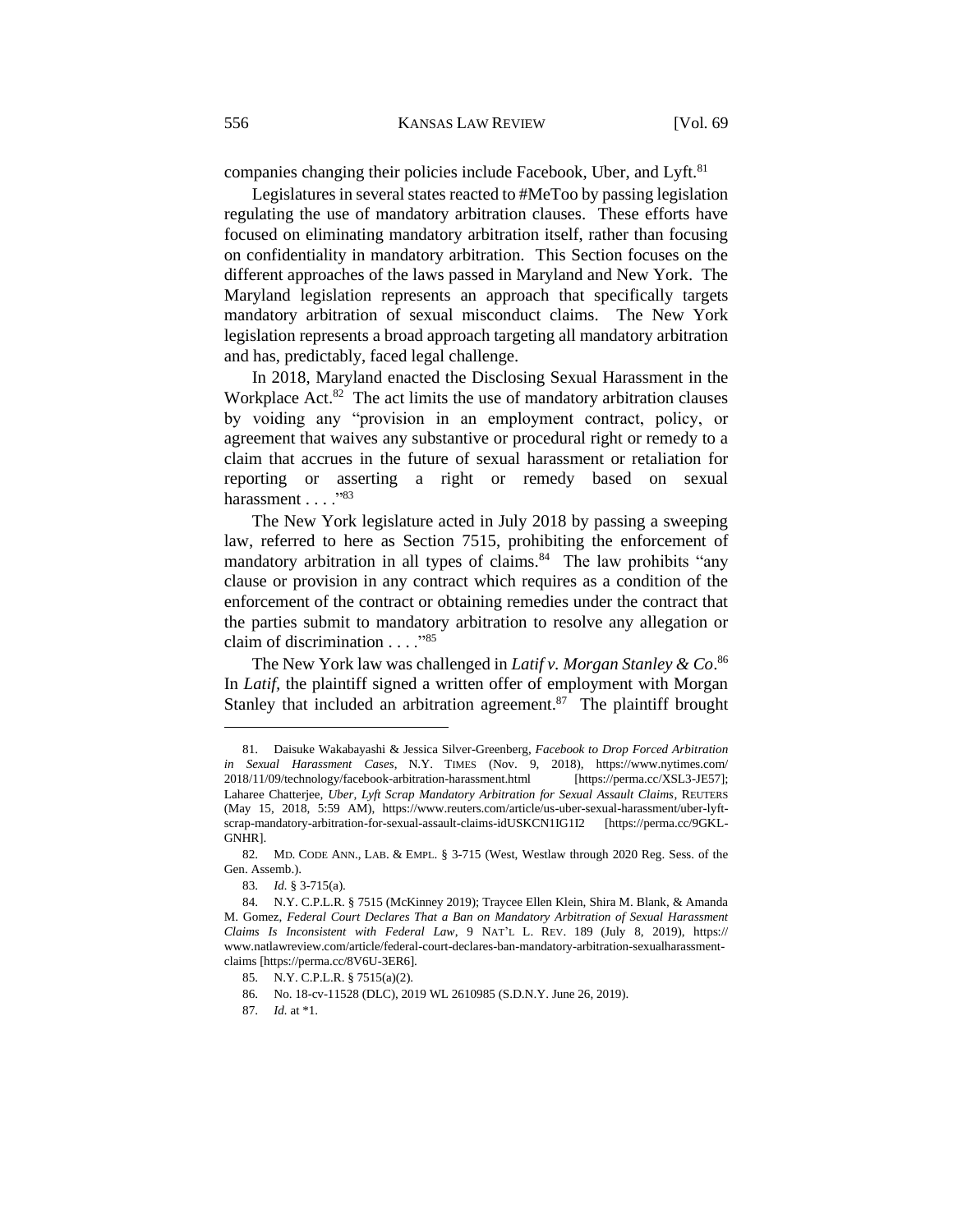claims of discrimination, a hostile work environment, and retaliation against his employer.<sup>88</sup> The court found the Federal Arbitration Act ("FAA") "requires courts to enforce covered arbitration agreements according to their terms."<sup>89</sup> Section 7515, however, nullifies and voids agreements to arbitrate sexual harassment claims "[e]xcept where inconsistent with federal law . . . . "<sup>90</sup> The court invalidated Section 7515 because its application would be inconsistent with the FAA. This ruling bodes ill for other #MeToo-inspired state laws that nullify and void mandatory arbitration agreements but does not address state laws, such as the Maryland law, that only target sexual misconduct claims.<sup>91</sup>

#### III. ANALYSIS

NDAs faced heavy public scrutiny in the wake of  $#MeToo.$ <sup>92</sup>  $#MeToo$ generated broad support for the idea that the public has a right to know the danger posed by perpetrators of sexual misconduct<sup>93</sup> but NDAs allow perpetrators to prey on others who have no warning.<sup>94</sup> However, some have argued that any change to the current law will make it harder for parties to settle.<sup>95</sup>

Section III.A argues that, due to the nature of sexual misconduct claims, the community right to know about the misdeeds and potential danger of a perpetrator outweighs the individual survivor's need for confidentiality. The community right outweighs the individual right because of the information asymmetry at settlement between survivors and perpetrators and the diminishing marginal returns to survivor confidentiality in the case of serial perpetrators. The California law represents the best approach to balancing these competing interests.

<sup>88.</sup> *Id.* 

<sup>89.</sup> *Id.* at \*2 (quoting Lamps Plus, Inc. v. Varela, 139 S. Ct. 1407, 1412 (2019)).

<sup>90.</sup> N.Y. C.P.L.R. § 7515(b)(iii).

<sup>91.</sup> The preemption of state laws that invalidate arbitration clauses for sexual misconduct claims by the Federal Arbitration Act is outside the scope of this Comment.

<sup>92.</sup> *See, e.g.*, Farrow, *Harvey Weinstein's Secret Settlements*, *supra* note 8 ("But recent revelations of sexual abuse by powerful men in entertainment, politics, journalism, and other fields have raised questions about whether the use of these agreements should be curtailed, particularly when there is a stark power imbalance between the accuser and the accused.").

<sup>93.</sup> *See* Saul Levmore & Frank Fagan, *Semi-Confidential Settlements in Civil, Criminal, and Sexual Assault Cases*, 103 CORNELL L. REV. 311, 314–15 (2018).

<sup>94.</sup> Harris, *supra* note 66.

<sup>95.</sup> Gloria Allred, *Opinion: Gloria Allred: Assault Victims Have Every Right to Keep Their Trauma and Their Settlements Private*, L.A. TIMES (Sept. 24, 2019, 3:00 AM), https:// www.latimes.com/opinion/story/2019-09-23/metoo-sexual-abuse-victims-confidential-settlements-la wsuits [https://perma.cc/BV98-6JRY]; Emily Haigh & David M. Wirtz, *#MeToo: In Defense of Nondisclosure Agreements*, LITTLER (Feb. 26, 2020), https://www.littler.com/publicationpress/publication/metoo-defense-nondisclosure-agreements [https://perma.cc/AT2C-H723].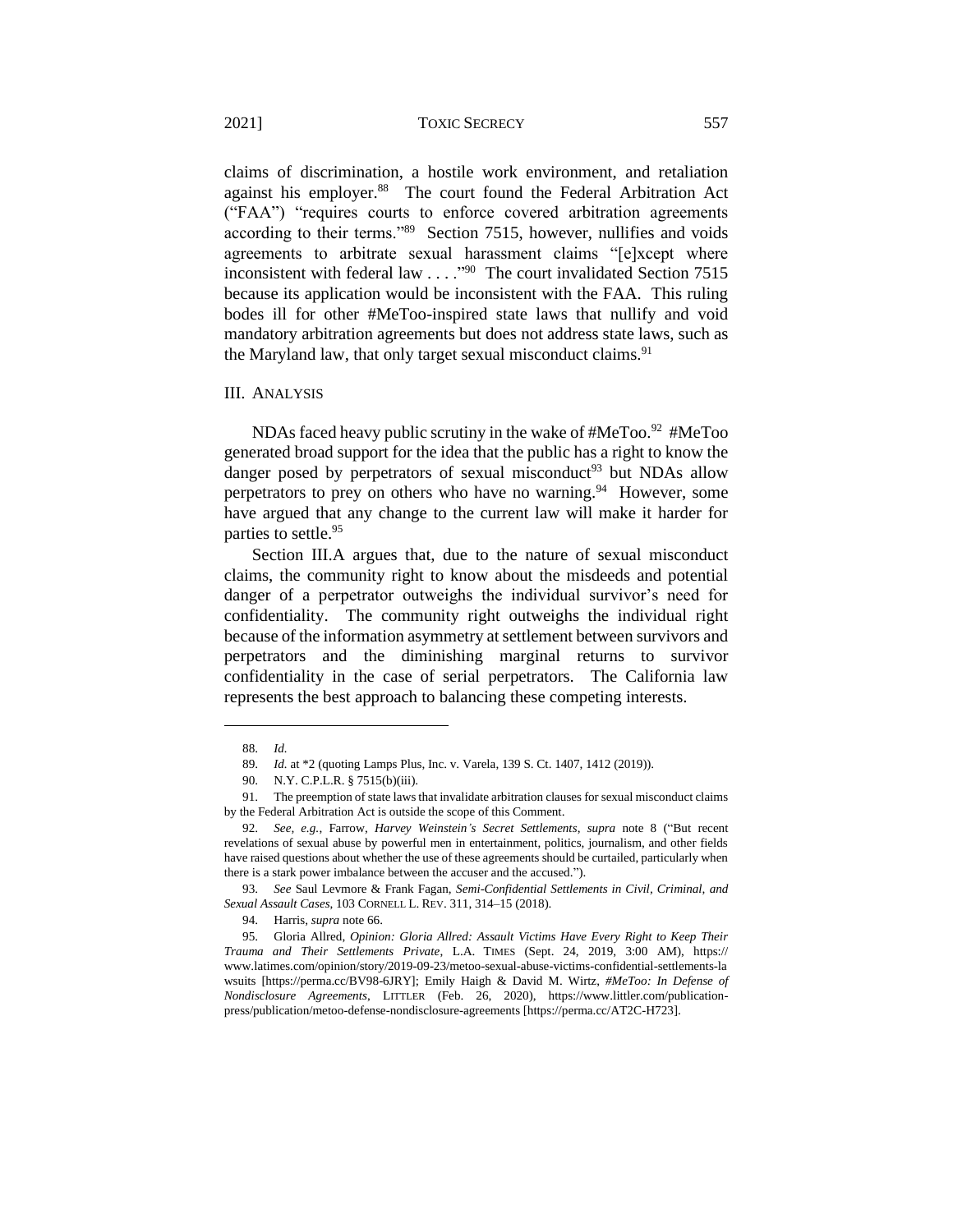#### 558 KANSAS LAW REVIEW [Vol. 69

Section III.B argues that reform of the NDA drafting process is necessary because of the inherently reactionary nature of court enforcement. #MeToo has shown that many survivors are not getting what they need from their settlement NDAs. Section III.B argues that survivors' attorneys should work to understand how their clients' trauma may affect client decision-making and, if a settlement NDA is to be included, survivors' attorneys must zealously negotiate the value of their clients' secrecy and consider creative NDA options.

Section III.C argues that arbitration has benefit to both parties but can provide additional benefits to sexual misconduct survivors. Privacy and confidentiality in arbitration are very different; privacy serves the needs of survivors, but confidentiality does not. Quasi-NDAs in mandatory arbitration agreements present an opportunity for both legislatures and survivors.

Section III.D advocates for modernizing traditional contract defenses. #MeToo was a massive norm shift that must be accounted for when courts are considering whether to invalidate NDAs on the grounds of unconscionability and public policy. Section III.D provides a framework and factors for courts to use when evaluating NDAs for unconscionability and it further argues for revitalization of the public policy doctrine.

### *A. The Value of Secrecy*

NDAs can provide benefits to both parties. Perpetrators may seek a sexual misconduct survivor's silence for several reasons: to continue their misconduct, to provide certainty and closure, and to protect them from a false accusation. First, the muzzling of a perpetrator's sexual misconduct survivors will prevent them from warning others, allowing the perpetrator to continue to misbehave and avoid the consequences of their misconduct.<sup>96</sup> Second, perpetrators may seek a confidential settlement for its "certainty, finality, and closure  $\ldots$ ."<sup>97</sup> This is especially true when a risk of public, lengthy litigation exists.<sup>98</sup> Lastly, a person falsely accused of sexual misconduct likely desires confidentiality, though false accusations are rare.<sup>99</sup> NDAs protect the falsely accused from the negative

<sup>96.</sup> *See* Levmore & Fagan, *supra* note 93, at 314–15.

<sup>97.</sup> Grace, *supra* note 49.

<sup>98.</sup> *Id.*

<sup>99.</sup> Anita Raj, *Worried About Sexual Harassment — Or False Allegations? Our Team Asked Americans About Their Experiences and Beliefs*, THE CONVERSATION, https://theconversation.com/worried-about-sexual-harassment-or-false-allegations-our-team-asked-a mericans-about-their-experiences-and-beliefs-116715 [https://perma.cc/JA4Z-7RSS] ("[O]nly 2% of men and 1% of women said they had ever been accused of these abuses. That shows that, while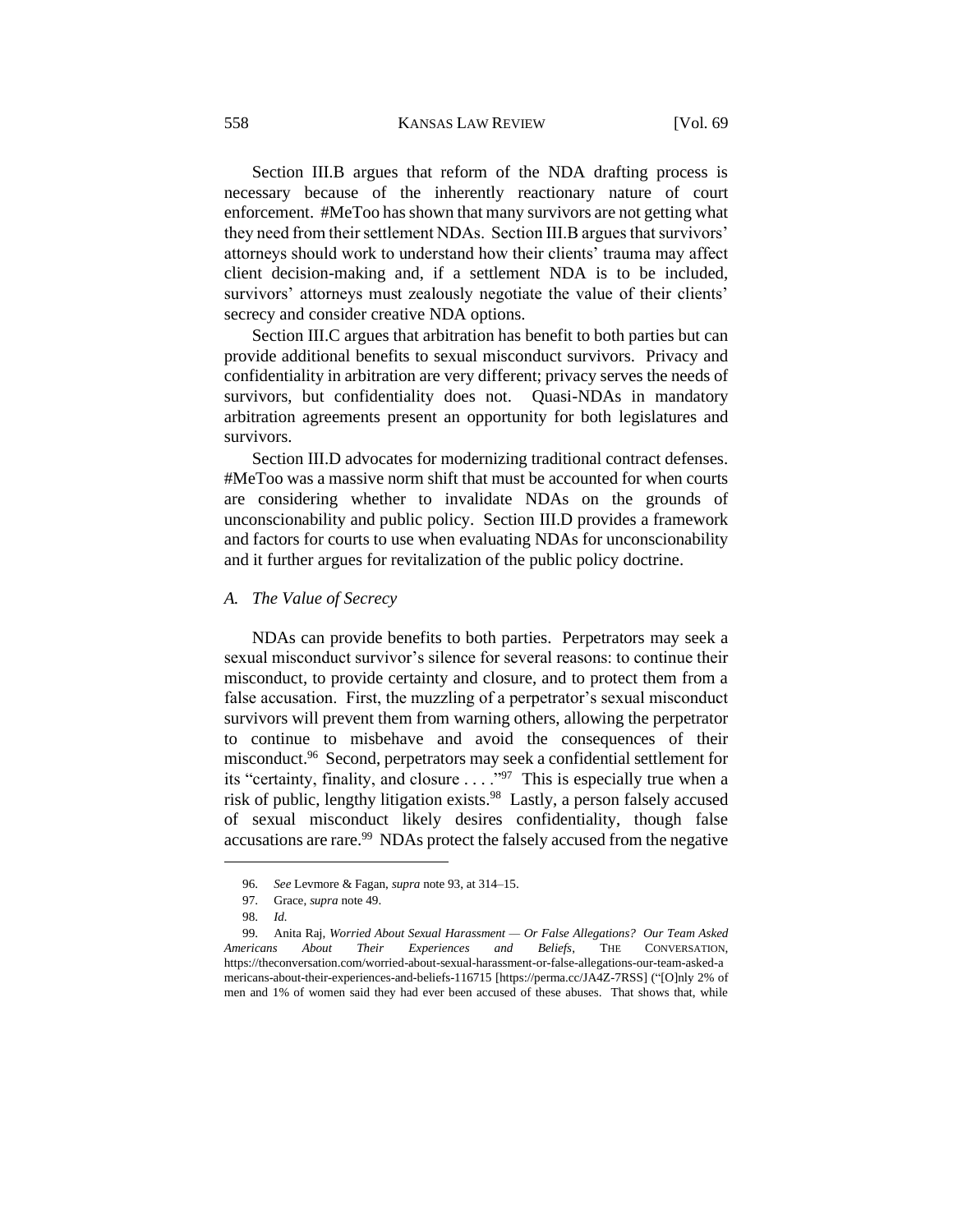reputational consequences of having paid to settle a claim of sexual misconduct.

NDAs can also benefit sexual misconduct survivors. Bringing a claim or reaching a settlement could brand sexual misconduct survivors as litigious, a label that could be detrimental to their careers.<sup>100</sup> The experience was likely traumatic and a confidential settlement prevents a sexual misconduct survivor from having to discuss the painful ordeal.<sup>101</sup> Sexual misconduct claims can be difficult to litigate; often, claims lack concrete evidence and rest on a "he-said, she-said" dispute.<sup>102</sup> Offering confidentiality may make the settlement process easier for a sexual misconduct survivor who desires settlement; the defense is less likely to settle without an NDA.<sup>103</sup> A sexual misconduct survivor might be embarrassed and want to avoid being stigmatized.<sup>104</sup> Lastly, sexual misconduct survivors may be able to extract a higher settlement amount if they are willing to agree to secrecy.<sup>105</sup> Survivors' interests in their own privacy are important and if these interests are not considered, the law risks "chilling plaintiffs."<sup>106</sup>

Despite the benefits of NDAs to sexual misconduct survivors, ultimately, much of the benefit from confidentiality goes to the oft-morepowerful perpetrator. These are valid reasons for survivors to want an NDA, but stigma lies at the heart of these concerns, blaming and punishing sexual misconduct survivors.<sup>107</sup> Hopefully, the cascading norm change of #MeToo alleviates some of this stigma and removes some of these survivor concerns. The larger benefit for the more powerful perpetrator often comes from a better job, higher salary, and notoriety within an

ongoing public perceptions of false accusations as a major risk persist, any accusation, including false accusations, is in fact very rare."). False reports of sexual assault to the police serve as a useful proxy and provide further data. *See False Reports*, NAT'L SEXUAL VIOLENCE RES. CTR. (2012), https://www.nsvrc.org/sites/default/files/Publications\_NSVRC\_Overview\_False-Reporting.pdf [http s://perma.cc/C5SH-2QY4] ("A review of research finds that the prevalence of false reporting is between 2 percent and 10 percent.").

<sup>100.</sup> Annie Hill, *Nondisclosure Agreements: Sexual Harassment and the Contract of Silence*, THE GENDER POL'Y REP. (Nov. 14, 2017), https://genderpolicyreport.umn.edu/nondisclosureagreements-sexual-harassment-and-the-contract-of-silence/ [https://perma.cc/K2DE-399H].

<sup>101.</sup> Grace, *supra* note 49.

<sup>102.</sup> Joni Hersch & Beverly Moran, *He Said, She Said, Let's Hear What the Data Say: Sexual Harassment in the Media, Courts, EEOC, and Social Science*, 101 KY. L.J. 753, 755 (2012).

<sup>103.</sup> Hill, *supra* note 100.

<sup>104.</sup> *Id.*

<sup>105.</sup> Ian Ayres, *Targeting Repeat Offender NDAs*, 71 STAN. L. REV. ONLINE 76, 77 (2018).

<sup>106.</sup> David A. Hoffman & Erik Lampmann, *Hushing Contracts*, 97 WASH. U. L. REV. 165, 186 (2019).

<sup>107.</sup> Hill, *supra* note 100.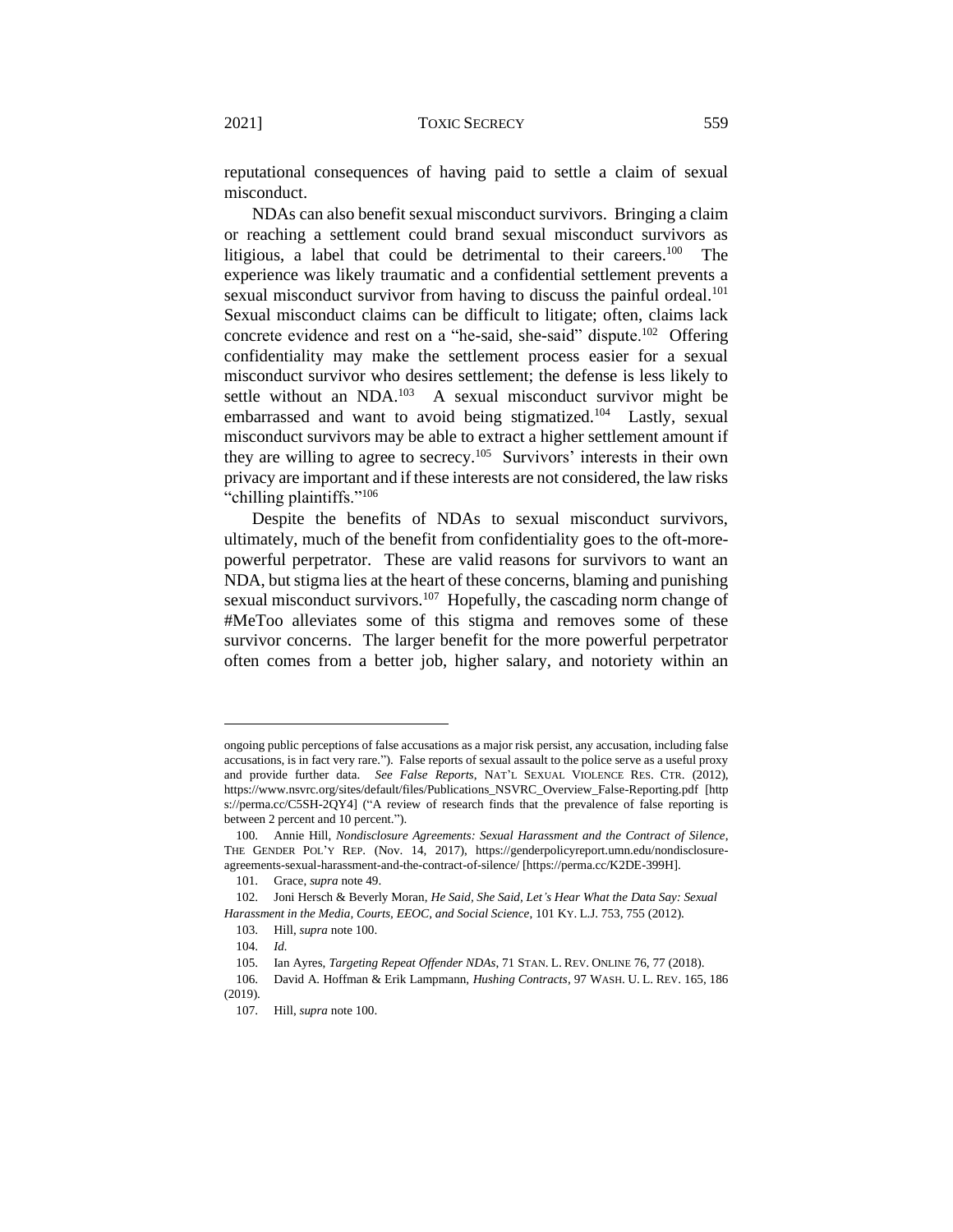industry or a business.<sup>108</sup> To avoid allowing a perpetrator to reap much of the benefit of an NDA, it must be carefully drafted to serve the needs of both parties. Sexual misconduct survivors and their attorneys hope that the settlement can compensate the survivor, provide closure, and deter the perpetrator from future misconduct. Lamentably, this goal can be difficult to achieve.

1. Information Asymmetry and Diminishing Marginal Returns to Confidentiality

Confidentiality clauses in sexual misconduct settlements can extract a high price from the accused and, accordingly, could serve as a deterrent from engaging in future misconduct. Ideally, if the monetary settlement figure is sufficiently high, then the perpetrator will realize the painful financial consequences of further misconduct and refrain. Unfortunately, this is not the reality. For sexual misconduct survivors, the situation is often far from ideal because they and their attorneys do not have a good method for evaluating the perpetrator's level of exposure.<sup>109</sup>

There is a substantial information asymmetry between the survivor and the perpetrator. An informed understanding would require the sexual misconduct survivor to know how many other potential lawsuits the perpetrator might be facing.<sup>110</sup> Rarely does a sexual misconduct survivor know the identities, much less the number, of a perpetrator's other misdeeds.<sup>111</sup> Any efforts a sexual misconduct survivor might make to find other survivors—asking others who have had contact with the perpetrator, advertising online, etc.—shatter any confidentiality and reduce the individual survivor's potential gain.<sup>112</sup> Because sexual misconduct survivors are unaware of the perpetrator's exposure, they underestimate the value of their claim.

This information asymmetry puts sexual misconduct survivors at a bargaining disadvantage. Survivors of serial perpetrators—such as survivors of Weinstein's misconduct, of which there are more than eighty—likely knew Weinstein had a reputation for inappropriate behavior, but they likely did not know the extent of his wrongdoing, nor

<sup>108.</sup> *See* L. Camille Hébert, *Is "Me Too" Only a Social Movement or a Legal Movement Too?* 3–4 (Pub. L. & Legal Theory, Working Paper No. 453, 2018); Deborah L. Rhode, *#MeToo: Why Now? What Next?*, 69 DUKE L.J. 377, 390 (2019) ("The more powerful the abuser, the more willing organizations have been to forgive and forget.").

<sup>109.</sup> Levmore & Fagan, *supra* note 93, at 318.

<sup>110.</sup> *Id.* at 318–20.

<sup>111.</sup> *Id.* at 319–20.

<sup>112.</sup> *Id.* at 318–19, 333.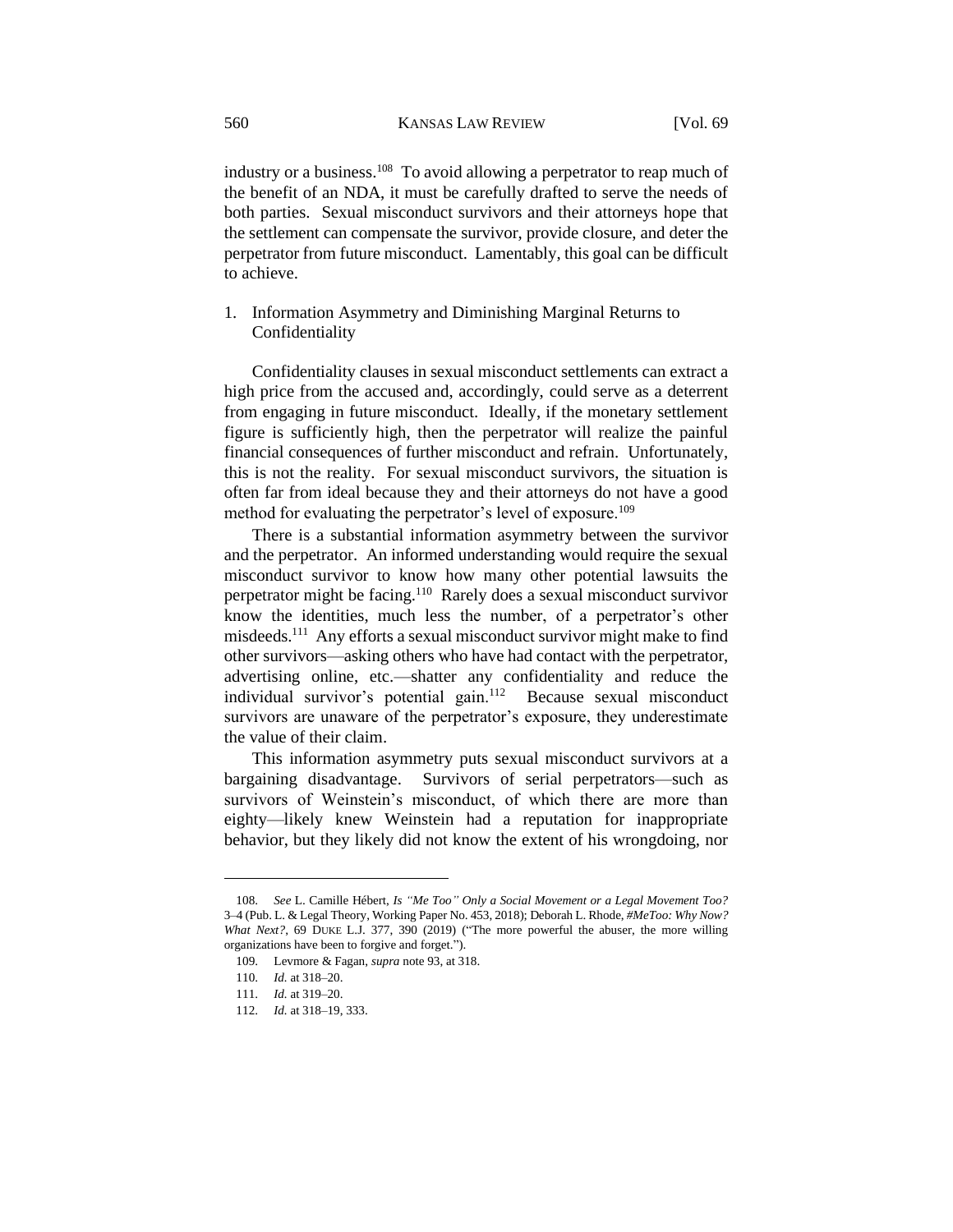the lengths he would go to protect his reputation.<sup>113</sup> For example, had survivors known the full breadth of Weinstein's sexual misconduct put him at risk of losing his company, fortune, and power, they might have extracted higher settlements. Additionally, if the perpetrator is facing many potential claims, then the perpetrator will divide the gain from confidentiality among the sexual misconduct survivors.<sup>114</sup> Survivors may seek privacy for themselves, further reducing their bargaining power.<sup>115</sup> The smaller the settlement for each sexual misconduct survivor, the lower the incentive of each survivor to uphold the confidentiality agreement.<sup>116</sup> As a result, there are diminishing marginal returns to confidentiality as the perpetrator commits more offenses; the deterrence value to the perpetrator of each settlement is decreased and survivor recoveries are decreased accordingly.

Sexual misconduct survivors are unlikely to extract from a perpetrator a settlement payment large enough to deter the perpetrator from further misconduct.<sup>117</sup> Additionally, "data reveals that 'sexual harassment appears to happen more frequently in industries dominated by low-wage workers, . . .' suggest[ing] that the [sexual misconduct survivors] filing most often are likely those who need the pay-outs most—and therefore may be more likely to settle at lower amounts," with even less deterrent value.<sup>118</sup> Ultimately, amounts paid for confidentiality clauses in sexual harassment and sexual assault cases are unlikely to have any deterrent effect.

2. Competing Interests: The Public v. Individual Sexual Misconduct Survivor

Survivors and perpetrators may seek to cover the whole ordeal in darkness, but the public has an interest in shining the light on sexual misconduct. These competing interests are at the heart of the debate around NDAs. Gloria Allred, a prominent feminist lawyer who has represented many sexual misconduct survivors, has defended the use of NDAs, focusing on the benefit to the individual sexual misconduct

<sup>113.</sup> *See* Sara M. Moniuszko & Cara Kelly, *Harvey Weinstein Scandal: A Complete List of the 87 Accusers*, USA TODAY (June 1, 2018, 4:51 PM), https://www.usatoday.com/ story/life/people/2017/10/27/weinstein-scandal-complete-list-accusers/804663001/ [https://perma.cc/ 37VA-NXK8].

<sup>114.</sup> Levmore & Fagan, *supra* note 93, at 320.

<sup>115.</sup> *See infra* Section III.C.

<sup>116.</sup> Levmore & Fagan, *supra* note 93, at 320.

<sup>117.</sup> *Id.* at 322.

<sup>118.</sup> Hoffman & Lampmann, *supra* note 106, at 185 (analyzing unpublished EEOC data).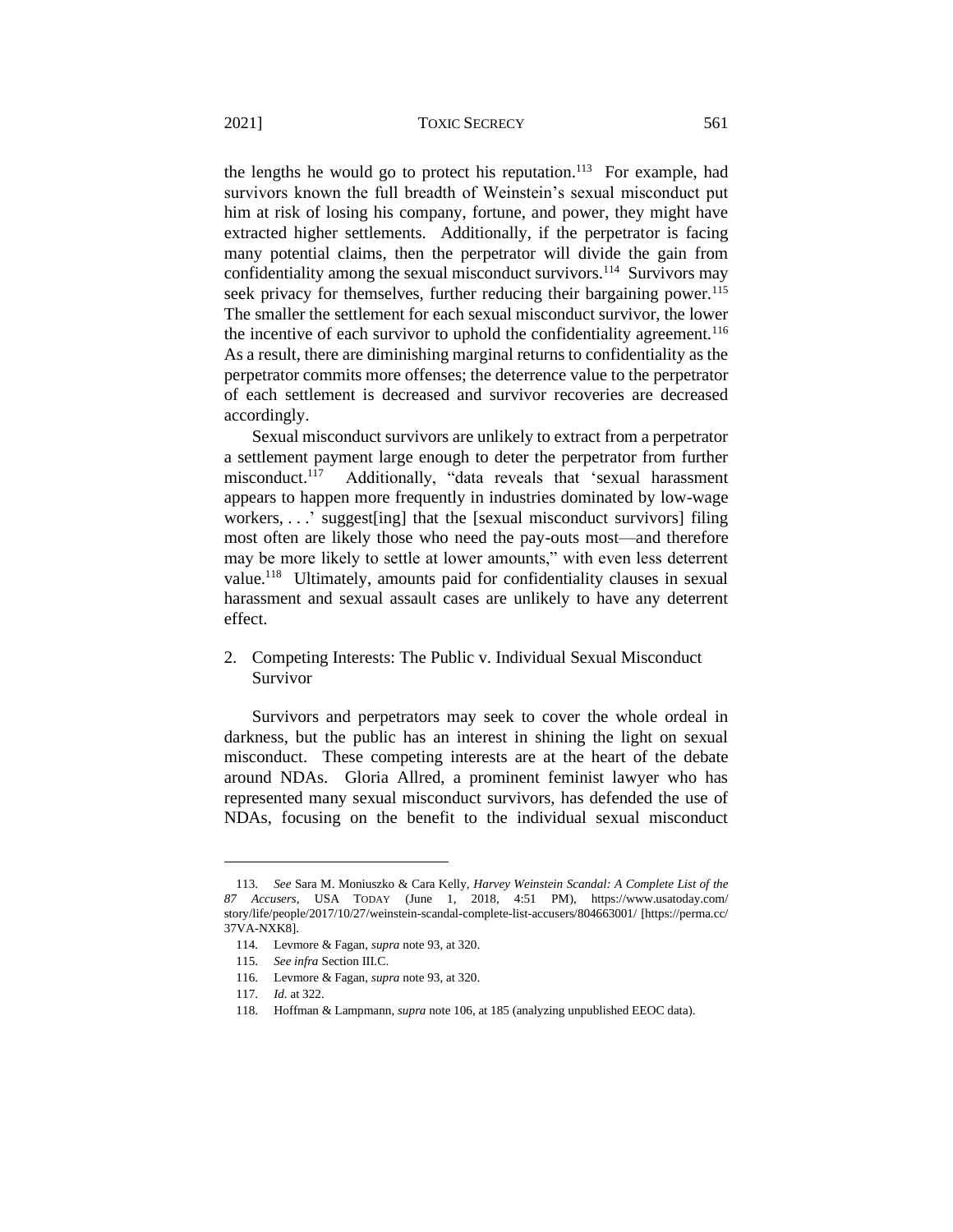survivor.<sup>119</sup> Allred argues that sexual misconduct survivors "at the very least have choices when it comes to asserting their legal rights  $\dots$ <sup>120</sup> Allred says she "always present[s] [her] clients with all the benefits and risks of each of their legal options so that they can make an informed decision as to what they believe is in their best interest."<sup>121</sup> Allred is concerned that litigation may add to survivors' suffering, whereas settlements offer survivors a voluntary, confidential method of redress.<sup>122</sup>

Despite the interests of the individual survivor, courts and legislatures should recognize a community right to transparency surrounding sexual misconduct. An NDA can be an individual sexual misconduct survivor's best option in a very difficult situation.<sup>123</sup> However, sexual misconduct survivors may be receiving their confidential settlement at the expense of other survivors.<sup>124</sup> This is the problem with the New York law, which allows the use of an NDA if it is the sexual misconduct survivor's preference.<sup>125</sup> Such laws recognize that NDAs can be beneficial to sexual misconduct survivors, but prevent the public—particularly the perpetrator's future targets—from knowing the danger posed by an individual with a history of sexual misconduct. As a result, the settling survivor unintentionally receives confidentiality at the expense of unwarned third parties. This is undesirable.

Public transparency provides benefits beyond the individual perpetrator or workplace. An example of this benefit is the case of Ellen Pao, who publicly sued her venture capital employer for sex discrimination.<sup>126</sup> Pao lost at trial, but her lawsuit brought much-needed public attention to discrimination against women in Silicon Valley and led to change.<sup>127</sup> Courts often focus only on the individual parties in a single case, but these interests must be balanced against the public's interest in transparency.

<sup>119.</sup> Allred, *supra* note 95.

<sup>120.</sup> *Id.*

<sup>121.</sup> *Id.*

<sup>122.</sup> *Id.*

<sup>123.</sup> Terry Gross, *'She Said' Reveals the People and Practices That Protected Weinstein*, NPR (Sept. 10, 2019, 1:53 PM), https://www.npr.org/2019/09/10/759384251/she-said-reveals-the-peopleand-practices-that-protected-weinstein [https://perma.cc/3NVS-J8U4].

<sup>124.</sup> *See* Levmore & Fagan, *supra* note 93, at 320.

<sup>125.</sup> N.Y. GEN. OBLIG. LAW § 5-336(1)(a) (McKinney 2019).

<sup>126.</sup> Pao v. Kleiner Perkins Caufield & Byers LLC, No. A136090, 2013 WL 3224589, at \*2–3 (Cal. Ct. App. June 26, 2013).

<sup>127.</sup> *See* Orly Lobel, *The Prisoner's Dilemma in Airing Fox's Corporate Culture*, FORTUNE (July 28, 2016, 10:39 AM), https://fortune.com/2016/07/28/fox-corporate-culture-roger-ailes-gretchencarlson/ [https://perma.cc/4K5Z-2A9D]; *see also* Robert Ayes, Note, *Importing Foreign Statutory Regimes to America: Modernizing Title VII of the Civil Rights Act*, 38 WOMEN'S RTS. L. REP. 105, 106 (2016).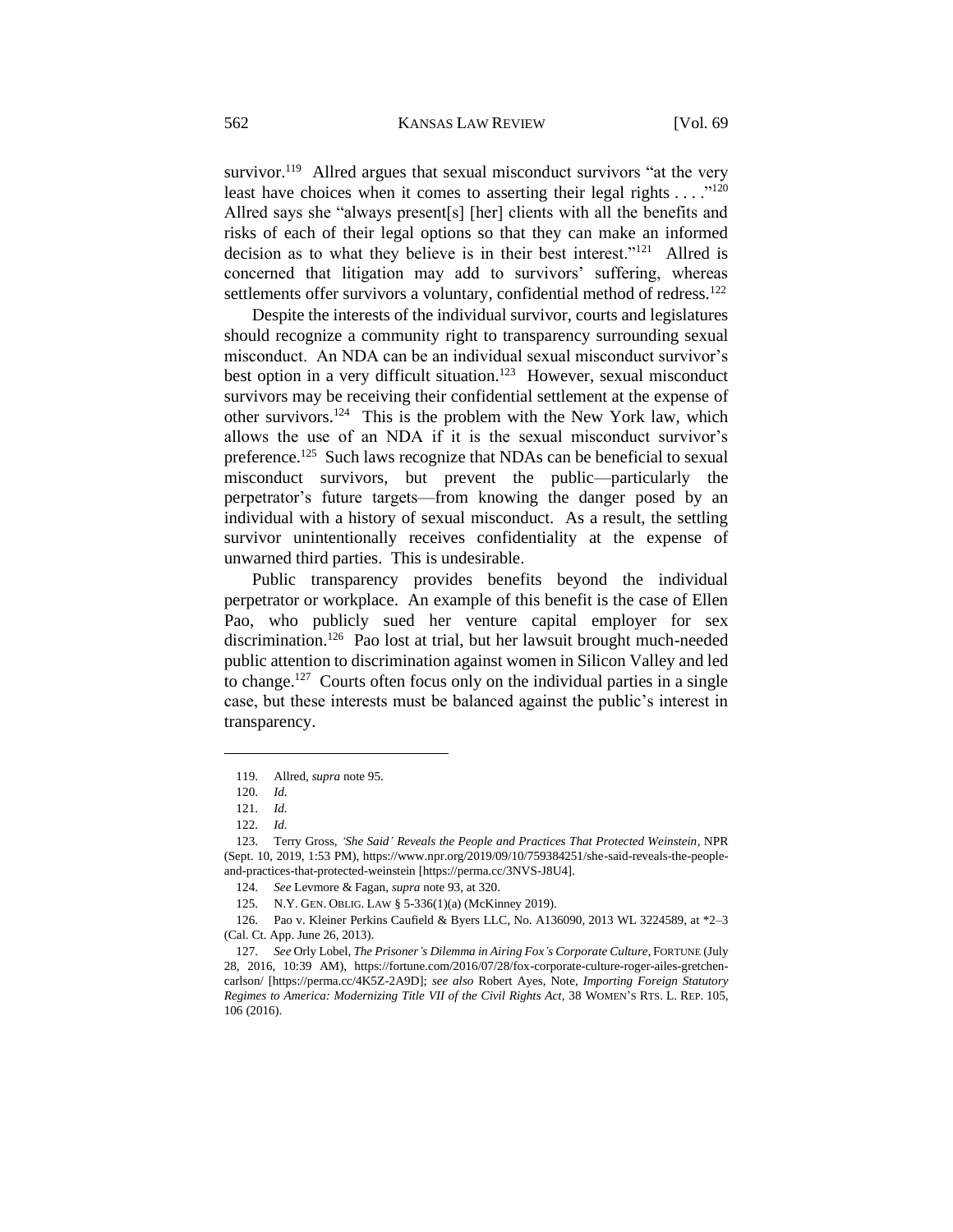#### 2021] TOXIC SECRECY 563

# 3. Different State Approaches to Balancing Interests: Which is Best?

States (for our purposes: New York, New Jersey, and California) have taken different approaches to balancing the interests in confidentiality of individual survivors and the public. Each law reaches a different balance between the need for public awareness of the danger posed by perpetrators and sexual misconduct survivors' right to contract freely and their need for confidentiality. Of these, the California law reaches the correct balance by requiring transparency but allowing survivors to keep their identity confidential. Crucially, it also includes penalties for attorneys who include NDAs in settlement agreements.<sup>128</sup>

New Jersey took the most aggressive approach, effectively invalidating all NDAs—this includes both preemptive NDAs and NDAs that are part of settlements.<sup>129</sup> This law is well-intentioned but does not acknowledge that sexual misconduct survivors can benefit from some confidentiality. The New Jersey law goes too far, taking the decision away from a sexual misconduct survivor.

Attorney penalties are essential to ensure compliance with new laws, but the New Jersey law does not contain any penalty for attorneys who knowingly include unenforceable NDAs. Discussion surrounding the New Jersey law's effects on employers mentions the use of NDAs even though they are unenforceable.<sup>130</sup> Due to this reactionary nature of court enforcement,  $131$  it is easy to imagine that sexual misconduct survivors will assume every provision in the settlement agreement is enforceable and stay silent—with potentially devastating consequences that undermine the purpose of the New Jersey law.<sup>132</sup>

New York law allows NDAs to be used at the sexual misconduct survivor's request.<sup>133</sup> This law gives the decision-making power to sexual misconduct survivors, a piece missing from the New Jersey law. But the New York law does not do enough to deter serial predators because perpetrators still benefit from a sexual misconduct survivor's immediate need for confidentiality and a settlement.<sup>134</sup> This law gives more weight to the individual sexual misconduct survivor at the expense of the

<sup>128.</sup> CAL. CIV. PROC. CODE § 1002(e) (West, Westlaw through Ch. 372 of 2020 Reg. Sess.).

<sup>129.</sup> N.J. STAT. ANN. § 10:5-12.8 (West, Westlaw through L.2020, c. 136 and J.R. No. 2); *see supra* Section II.C.

<sup>130.</sup> *See* MacDonald & Shea, *supra* note 70 (providing an example of using an NDA in a settlement despite the non-disclosure provision being unenforceable).

<sup>131.</sup> *See infra* Section III.B (discussing why court enforcement is inherently reactionary).

<sup>132.</sup> *See supra* Section III.A.1.

<sup>133.</sup> N.Y. GEN. OBLIG. LAW § 5-336(1)(a) (McKinney 2019).

<sup>134.</sup> *See supra* Section III.A.1.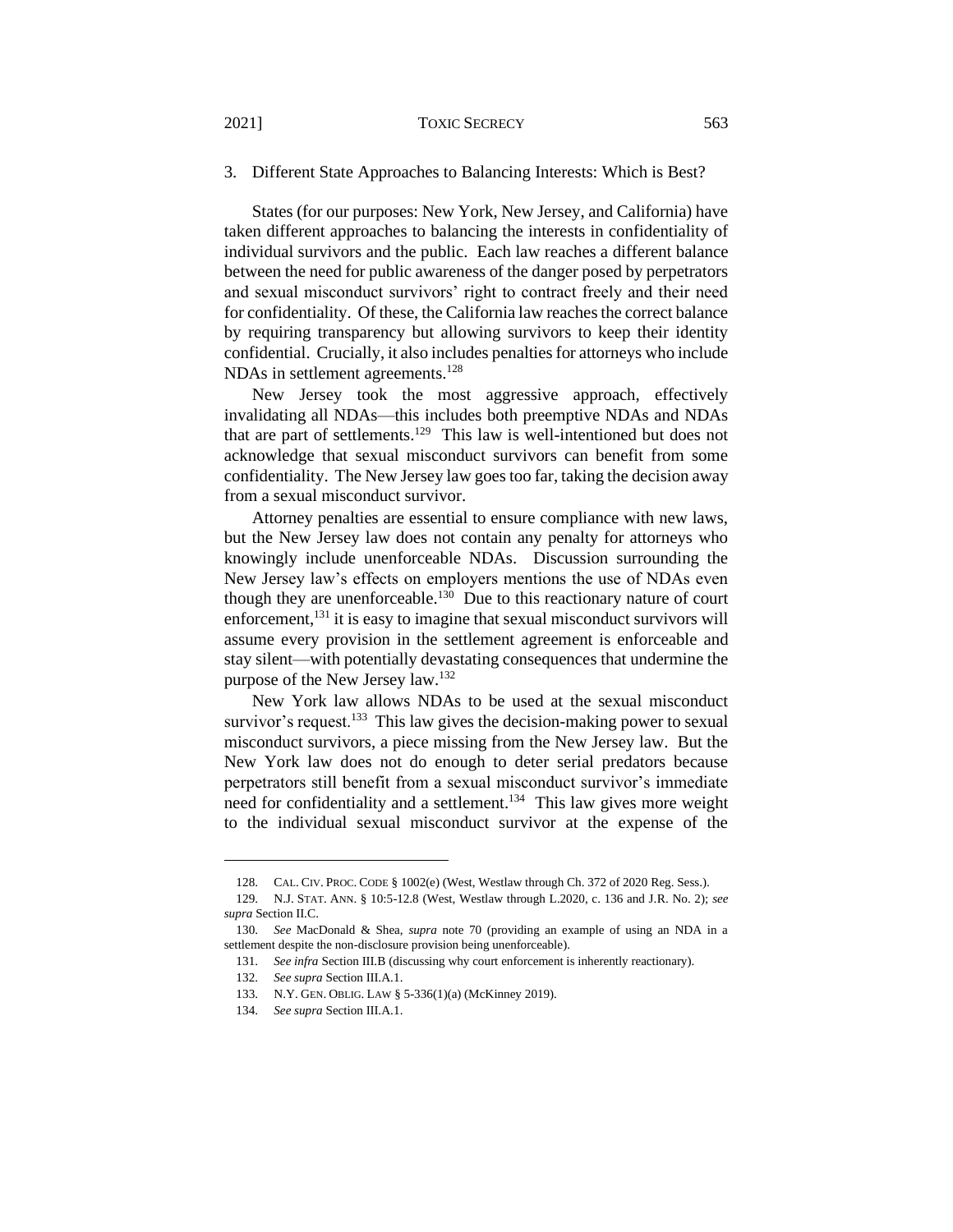unwarned public.<sup>135</sup> And, like the New Jersey law, the New York law does not contain any explicit disciplinary consequences for attorneys who use NDAs in violation of the law.

The California State Legislature has achieved the proper balance between the public's interest and the interest of the individual sexual misconduct survivor. The California law bans the use of NDAs in settlements<sup>136</sup> but allows the sexual misconduct survivor's identity to be concealed.<sup>137</sup> Sexual misconduct survivors seeking confidentiality are most concerned with being labelled litigious, a tattletale, or a victim—and the California law prevents their names from being associated with the claim of sexual misconduct. The privacy the law affords reduces the risk that the law will have chilling effects. Survivors' incentives to settle remain because they can forego an expensive, arduous, and unpredictable trial. Survivors' recovery will only encompass the harm suffered.

Crucially, the California law includes disciplinary consequences for attorneys that do not comply with the new  $law$ ,  $l^{138}$  unlike the New Jersey and New York laws. The law could provide grounds for disciplinary action against defense attorneys who include an NDA in a settlement or a plaintiff's attorney who advises a client to sign a settlement including an NDA.<sup>139</sup> This is an essential component because it helps to prevent the use of NDAs during the drafting process, reducing confusion and providing sexual misconduct survivors their full rights.

Critics have expressed concerns that a law like California's will make it more difficult for sexual misconduct survivors to procure a maximum settlement amount because perpetrators have less incentive to settle if they are not guaranteed total secrecy.<sup>140</sup> Confidentiality increases the bargaining range, allowing confidentiality to be priced, and improves the likelihood of settlement.<sup>141</sup> Nonetheless, some settlement incentives remain, such as the incentive to avoid expensive litigation and/or

<sup>135.</sup> Hoffman & Lampmann, *supra* note 106, at 172, 187 ("[A]dvocates are beginning to conceptualize efforts to regulate or eliminate hush contracts . . . arguing that individuals' lives and well-being are threatened every time a perpetrator of sexual misconduct is allowed to retain his or her privacy at the expense of a far more numerous pool of potential future victims.").

<sup>136.</sup> CAL. CIV. PROC. CODE § 1001(a) (West, Westlaw through Ch. 372 of 2020 Reg. Sess.); *see also* Hoffman & Lampmann, *supra* note 106, at 189 ("[H]ush contracts are unenforceable in the Sunshine State.").

<sup>137.</sup> CAL. CIV. PROC. CODE § 1001(c).

<sup>138.</sup> *Id.* § 1002(e).

<sup>139.</sup> *Id.*

<sup>140.</sup> Stacy Perman, *#MeToo Law Restricts Use of Nondisclosure Agreements in Sexual Misconduct Cases*, L.A. TIMES (Dec. 31, 2018, 3:00 AM), https://www.latimes.com/ business/hollywood/la-fi-ct-nda-hollywood-20181231-story.html [https://perma.cc/9W7R-QBE8].

<sup>141.</sup> *See* Scott A. Moss, *Illuminating Secrecy: A New Economic Analysis of Confidential Settlements*, 105 MICH. L. REV. 867, 878–80 (2007).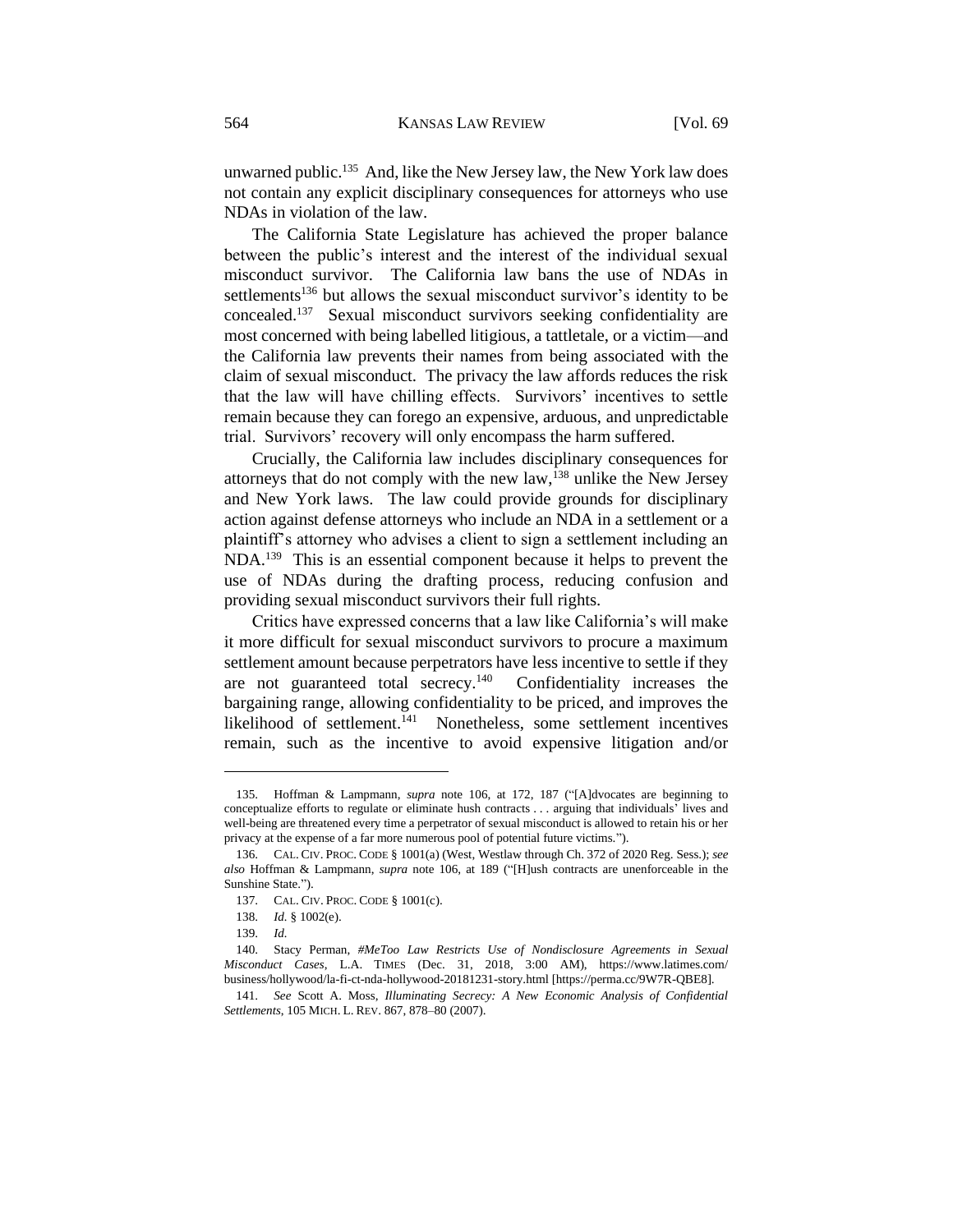reputational damage.<sup>142</sup> Though the settlement incentives are reduced and sexual misconduct survivors' recoveries may be reduced, this is an acceptable price to pay for eliminating secrecy. The cost of the public's interest in knowing the sexual misconduct underlying the claim is spread amongst all sexual misconduct survivors, who retain their privacy, but the law does not make settlement impossible.

#### *B. Drafting Settlement NDAs: A Process in Need of Reform*

Zelda Perkins, who settled her claim with Weinstein, called the process of drafting the non-disclosure provision in her settlement agreement "incredibly distressing."<sup>143</sup> She felt her own lawyers were not supportive; she felt "isolated."<sup>144</sup> Another Weinstein sexual misconduct survivor, Ambra Battilana Gutierrez, said that when she signed her NDA, she "was really disoriented," and "didn't even understand . . . what [she] was doing with all those papers  $\dots$ <sup>145</sup> NDAs between Weinstein and survivors of his sexual misconduct were often shockingly restrictive. The terms dictated that survivors had to seek special permission from Weinstein to disclose the settlements to their therapists and accountants.<sup>146</sup> Stories like those of Ms. Perkins, Ms. Battilana Gutierrez, and other voices of the #MeToo movement expose the failure of the legal system to properly advocate for sexual misconduct survivors.<sup>147</sup>

To reform the usage of settlement NDAs,<sup>148</sup> it is necessary to focus on the drafting of these agreements because enforcement by courts is inherently reactionary. To reach a court, a sexual misconduct survivor must decide to break the agreement and risk repayment of the settlement amount. NDAs often contain "liquidated damages" provisions, which require sexual misconduct survivors to pay an "astronomical sum" to

<sup>142.</sup> Suzanne Lucas, *Why Employers Settle Sexual Harassment Claims*, CBS NEWS (Nov. 3, 2011, 5:04 PM), https://www.cbsnews.com/news/why-employers-settle-sexual-harassment-claims/ [https://perma.cc/3TVG-R6K2].

<sup>143.</sup> Matthew Garrahan, *Harvey Weinstein: How Lawyers Kept a Lid on Sexual Harassment Claims*, FIN. TIMES (Oct. 23, 2017), https://www.ft.com/content/1dc8a8ae-b7e0-11e7-8c12- 5661783e5589 [https://perma.cc/2VJH-BYDY].

<sup>144.</sup> *Id.*

<sup>145.</sup> Farrow, *Harvey Weinstein's Secret Settlements*, *supra* note 8.

<sup>146.</sup> Gross, *supra* note 123.

<sup>147.</sup> *See* MODEL RULES OF PRO. CONDUCT Preamble and Scope [2] (AM. BAR ASS'N 2020) ("As advocate, a lawyer zealously asserts the client's position under the rules of the adversary system. As negotiator, a lawyer seeks a result advantageous to the client but consistent with requirements of honest dealings with others.").

<sup>148.</sup> Preemptive NDAs and quasi-NDAs in mandatory arbitration agreements are both generally in employment agreements with little to no negotiation between the parties. Accordingly, this Section discusses the drafting process of settlement NDAs.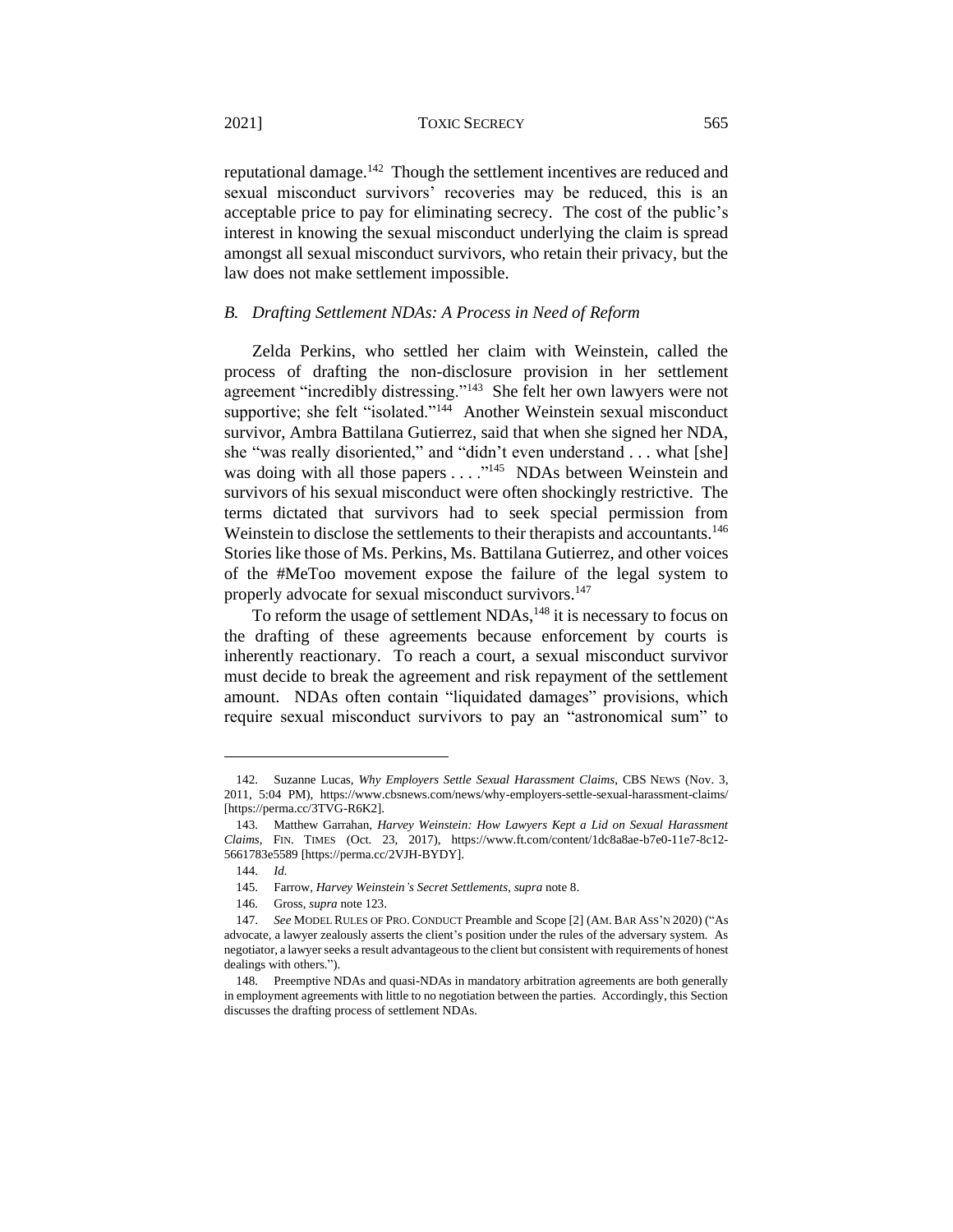perpetrators if they break confidentiality.<sup>149</sup> Sexual misconduct survivors without legal training are unlikely to know if an NDA they have signed is unenforceable, but they will likely be aware of the penalties for breaching the NDA.<sup>150</sup> In the majority of states that still allow NDAs, reform efforts must focus on the drafting and negotiation process.

Armed with knowledge about the problems in settlement negotiations, attorneys for survivors of sexual misconduct should rethink their handling of these claims. First, attorneys must consider the trauma sexual misconduct survivors have faced and how that trauma may affect the client's decision making. Second, if attorneys are in a state that still allows the use of NDAs, attorneys should no longer consider NDAs to be boilerplate. Lastly, attorneys should carefully consider the terms of the NDA.

Attorneys for sexual misconduct survivors should consider how the sexual misconduct has affected their client. What may be a routine employment claim settlement to an attorney is likely a traumatic, difficult process for a client. It is essential that attorneys for survivors think beyond dollar figures and consider what else their clients want and need from the perpetrator. Restorative justice provides useful insights.<sup>151</sup> Survivors of sexual misconduct may want acknowledgement from the perpetrator or want perpetrators to "accept responsibility for having caused harm."<sup>152</sup>

Attorneys must be mindful that trauma from experiencing sexual misconduct might cloud the client's decision-making. Survivors of sexual misconduct may settle too quickly to protect their privacy and because they feel embarrassed.<sup>153</sup> If a sexual misconduct survivor wants to settle too quickly, the lawyer has to balance her ethical obligation to seek an advantageous result for her client,<sup>154</sup> which may require careful thought and take time, with her duty to abide by her client's decisions.<sup>155</sup> To avoid a rushed settlement agreement, attorneys should encourage sexual misconduct survivors to process their trauma in whatever form is most

<sup>149.</sup> Chaudry, *supra* note 59, at 234.

<sup>150.</sup> *See Former Weinstein Assistant Broke a NDA*, *supra* note 7 ("I presumed . . . that if we didn't keep to strictly our demands, we'd be sent to jail. That's what we thought.").

<sup>151.</sup> *See generally* Lesley Wexler, Jennifer K. Robbennolt & Colleen Murphy, *#MeToo, Time's Up, and Theories of Justice*, 2019 U. ILL. L. REV. 45 (2019) (exploring "the meaning, utility, and complexities of restorative justice and the insights of transitional justice for dealing with sexual misconduct in the workplace.").

<sup>152.</sup> Lesley Wexler & Jennifer K. Robbennolt, *#MeToo and Restorative Justice*, AM. BAR ASS'N (Winter 2019), https://www.americanbar.org/groups/dispute\_resolution/publications/dispute\_ resolution\_magazine/2019/winter-2019-me-too/metoo-and-restorative-justice/ [https://perma.cc/ UD89-MZDS].

<sup>153.</sup> Wexler et al., *supra* note 151.

<sup>154.</sup> MODEL RULES OF PRO. CONDUCT Preamble and Scope [2] (AM. B. ASS'N 2020).

<sup>155.</sup> MODEL RULES OF PRO. CONDUCT, r. 1.2(a) (AM. B. ASS'N 2020).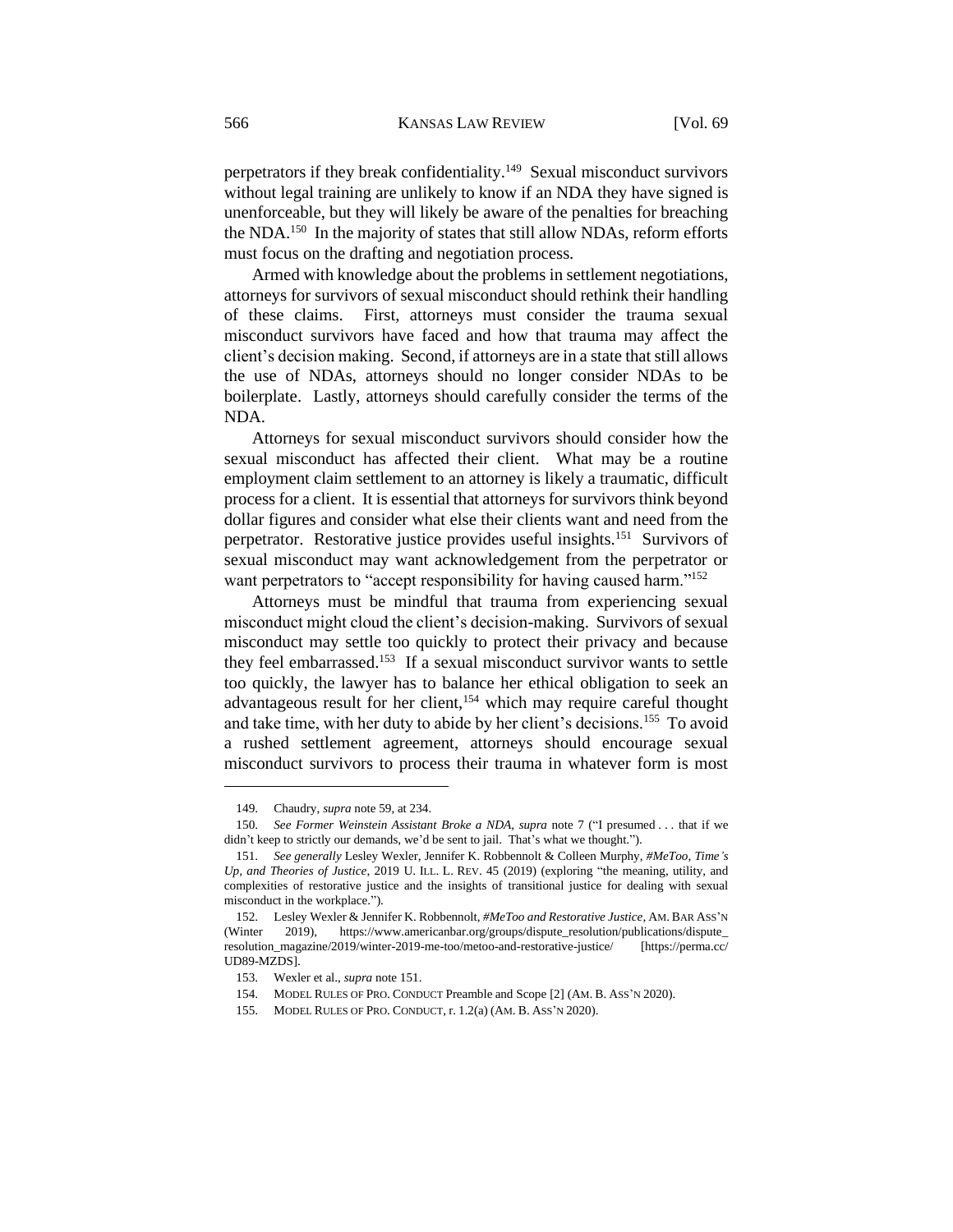appropriate. Additionally, attorneys should resist pressure from the defense to move quickly.<sup>156</sup> Above all, in every client interaction, attorneys should make every effort to make their client feel heard and supported; the experiences of Ms. Perkins and Ms. Battilana Gutierrez are instructive here.

Attorneys on both sides should no longer consider NDAs to be boilerplate and should ask clients at the beginning of the settlement process whether they want an NDA. If a client seeks confidentiality, and NDAs are allowed in the jurisdiction, then the silence of the sexual misconduct survivor has value and that value should be vigorously negotiated.<sup>157</sup> When drafting the agreement, attorneys should ensure sexual misconduct survivors are not barred from discussing the abuse they suffered.<sup>158</sup> NDAs should contain exceptions that allow sexual misconduct survivors to discuss their experiences and the settlement with therapists, spouses, or other family members.<sup>159</sup> Attorneys should considering implementing innovative solutions, like semi-confidential NDAs<sup>160</sup> or NDAs designed to impede repeat offenders.<sup>161</sup>

# *C. Confidentiality in Arbitration*

Arbitration is a promising forum for sexual misconduct survivors, but confidentiality provisions in mandatory arbitration agreements erode the benefits of arbitration and lead to misunderstandings about arbitration.<sup>162</sup> Arbitration provides advantages to both parties. Litigation is notoriously expensive and time-consuming, whereas arbitration is faster, cheaper, and

<sup>156.</sup> *See* N.Y. GEN. OBLIG. L. § 5-336(1)(b) (McKinney 2019) (mandating that a sexual misconduct survivor has twenty-one days to consider the inclusion of a non-disclosure provision).

<sup>157.</sup> *See supra* Section III.A.

<sup>158.</sup> Grace, *supra* note 49.

<sup>159.</sup> *Id.*

<sup>160.</sup> *See generally* Levmore & Fagan, *supra* note 93 (proposing semi-confidential settlements and criteria to evaluate the proper amount of confidentiality).

<sup>161.</sup> *See* Ayres, *supra* note 105, at 79 ("NDAs should be enforceable only (1) if they explicitly describe the rights which the survivor retains, notwithstanding the NDA, to report the perpetrator's behavior to the Equal Employment Opportunity Commission (EEOC) and other investigative authorities; (2) if they explicitly make the accuser's promises to not disclose conditional on the perpetrator not misrepresenting any of the survivor and perpetrator's past interactions; and (3) if the underlying survivor allegations are deposited in an information escrow that would be released for investigation by the EEOC if another complaint is received against the same perpetrator."); *but see*  Marissa Ditkowsky, *#UsToo: The Disparate Impact of and Ineffective Response to Sexual Harassment of Low-Wage Workers*, 26 UCLA WOMEN'S L.J. 69, 101–04 (discussing the benefits and drawbacks of Ayres' solution).

<sup>162.</sup> *See* Drahozal, *supra* note 58, at 29–30 (describing the misunderstanding amongst commentators and the public about the confidential nature of arbitration).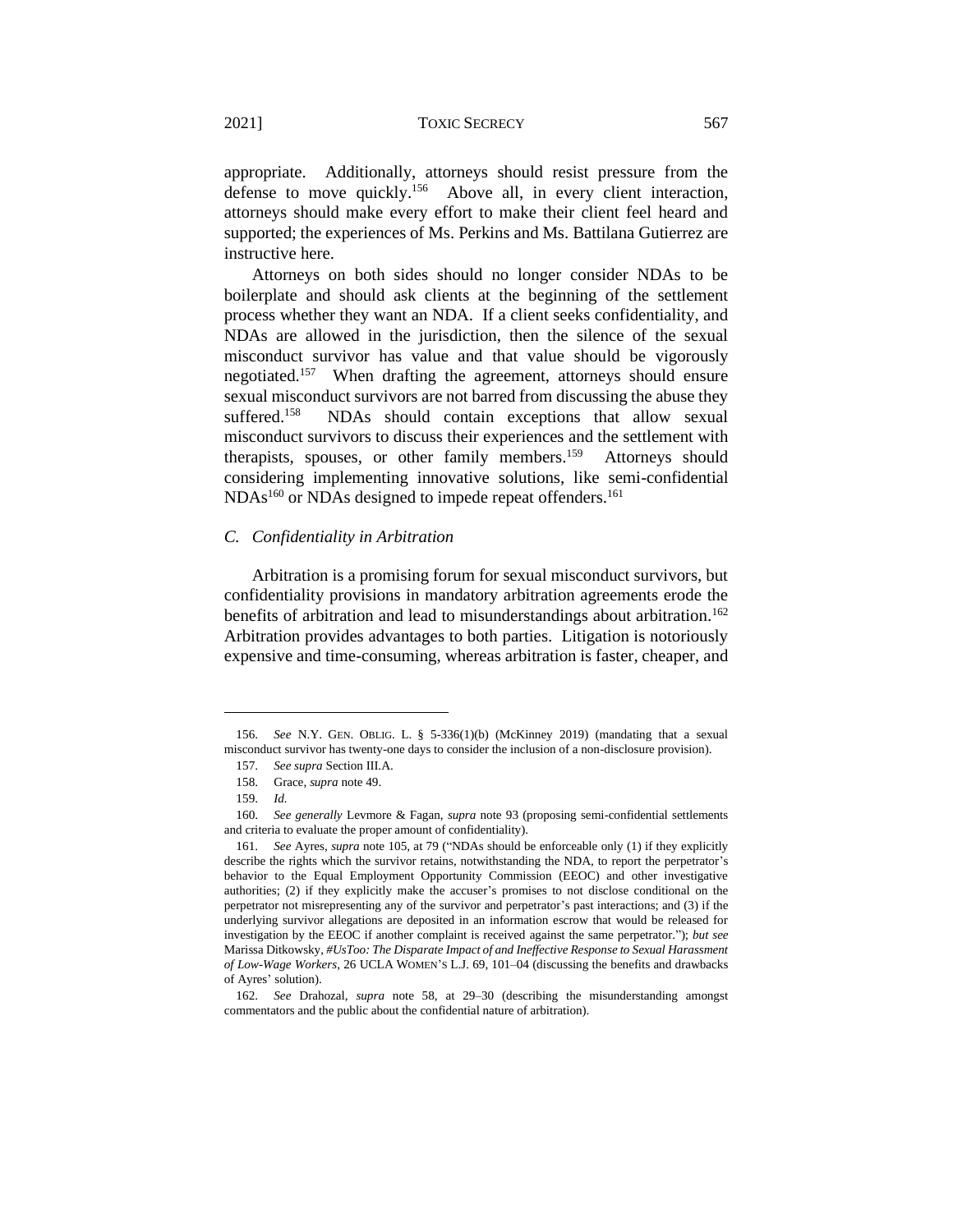more informal.<sup>163</sup> Arbitration is private; uninvited third parties may not access the arbitration, observe its proceedings, or disclose any observations.<sup>164</sup> Accordingly, arbitration attracts less publicity, allowing parties to save "reputation costs."<sup>165</sup> The privacy of arbitration creates a relaxed setting that is intended to foster "friendly peacemaking."<sup>166</sup>

Though oft criticized in the  $#MeToo$  conversation,<sup>167</sup> arbitration can provide important benefits for sexual misconduct survivors. First, arbitration allows survivors to avoid lengthy, expensive, and invasive litigation, lowering barriers to filing a complaint and increasing access to justice for survivors. Second, arbitration's lack of formality can make it "kinder and gentler than public" litigation.<sup>168</sup> This could make sexual misconduct survivors more likely to file claims and help survivors avoid further trauma. Lastly, for sexual misconduct survivors seeking to avoid embarrassment or reputational damage, the privacy of arbitration is appealing. The survivor does not have to file a lawsuit in court where the media and other third parties can see the filing. Arbitration does not have proceedings that are open to the public. Thus, arbitration provides privacy for sexual misconduct survivors, whether the arbitration is mandatory or voluntary. Importantly, survivors can retain control over the confidentiality of their claims and their disclosures to third parties. Thus, arbitration may be a desirable option for many sexual misconduct survivors.<sup>169</sup>

Arbitration and litigation suffer from the same secrecy problems. Confidentiality provisions, or quasi-NDAs, in mandatory arbitration agreements have "struck a dissonant chord" with sexual misconduct survivors who have been disadvantaged by contracts of silence.<sup>170</sup> It is vital that the law avoid the exploitation of arbitration as a safe haven to

<sup>163.</sup> *See* Ditkowsky, *supra* note 161, at 81; Chaudry, *supra* note 59, at 227–28.

<sup>164.</sup> Richard C. Reuben, *Confidentiality in Arbitration: Beyond the Myth*, 54 U. KAN. L. REV. 1255, 1260 (2006).

<sup>165.</sup> Amy J. Schmitz, *Untangling the Privacy Paradox in Arbitration*, 54 U. KAN. L. REV. 1211, 1212 (2006).

<sup>166.</sup> *Id.* at 1215.

<sup>167.</sup> *See* Jean R. Sternlight, *Mandatory Arbitration Stymies Progress Towards Justice in Employment Law: Where to, #MeToo?*, 54 HARV. C.R.-C.L. L. REV. 155, 159–60 (2019) ("For those interested in the relationship between social movements, lawmaking, litigation, and mandatory arbitration, the current and powerful #MeToo movement offers a perfect, albeit depressing, case study."); Sternlight, *supra* note 61, at 1635 (naming the two fundamental problems with arbitration as "lack of consent and lack of public scrutiny.").

<sup>168.</sup> Reuben, *supra* note 164, at 1279.

<sup>169.</sup> *But see generally* Chaudry, *supra* note 59, at 218 (arguing that adjudication of sexual harassment claims "in a private dispute resolution system is not appropriate at this time").

<sup>170.</sup> Stephanie Greene & Christine Neylon O'Brien, *New Battles and Battlegrounds for Mandatory Arbitration After* Epic Systems*,* New Prime*, and* Lamps Plus, 56 AM. BUS. L.J. 815, 854 (2019).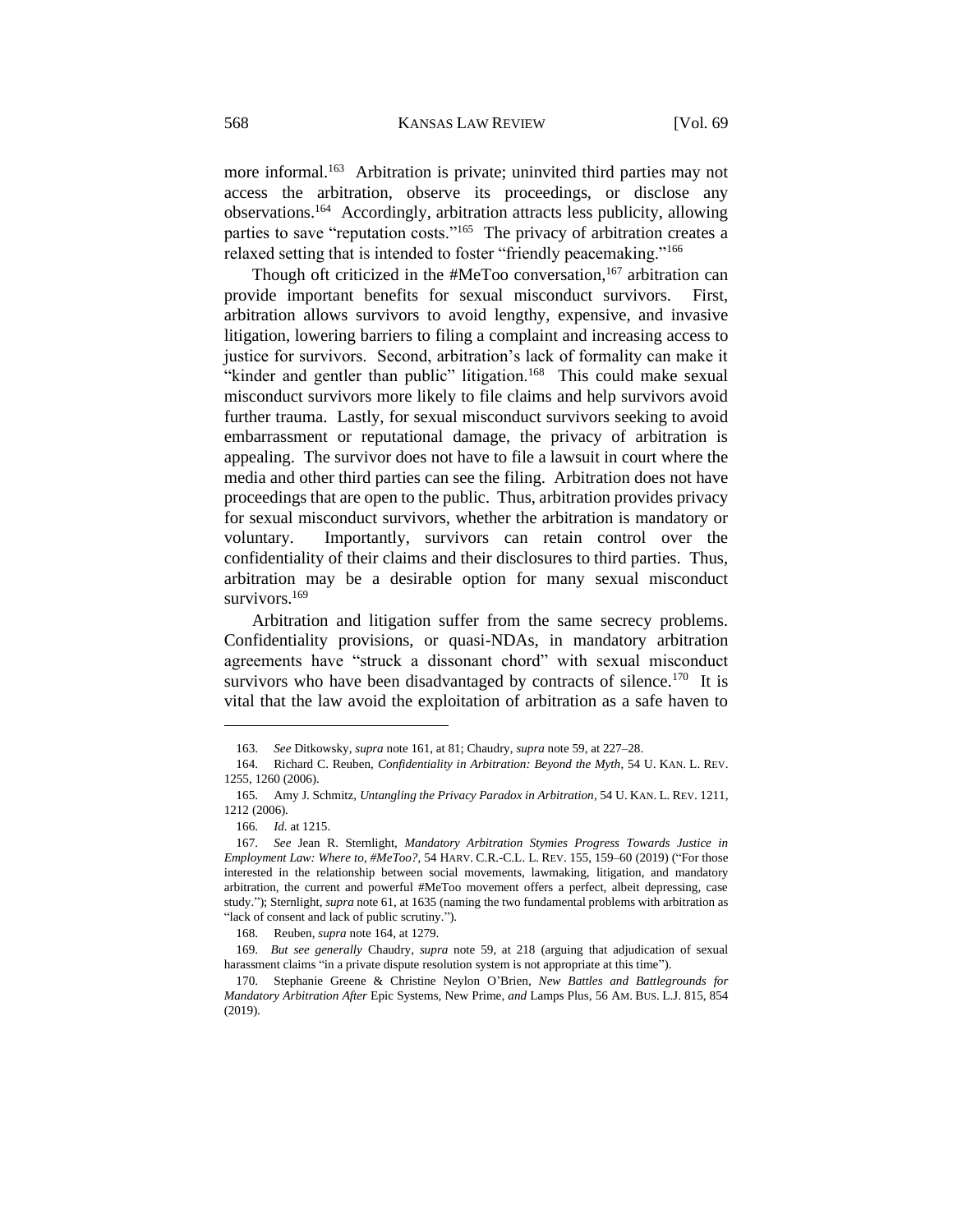hide sexual misconduct, especially given the appeal of arbitration to sexual misconduct survivors.<sup>171</sup>

Employers should not be allowed to mandate confidentiality provisions in arbitration agreements. Neither the FAA nor the 2000 Uniform Arbitration Act require confidentiality.<sup>172</sup> Furthermore, courts have rejected arguments that international arbitration rules require confidentiality and that parties have a general understanding of confidentiality.<sup>173</sup> Administrative employment law judges should heavily scrutinize and invalidate many quasi-NDAs in employment mandatory arbitration agreements.<sup>174</sup>

Courts called upon to enforce arbitration agreements should consider invalidating quasi-NDAs. Some courts have addressed the potential for unfairness in mandatory arbitration by invalidating specific provisions of arbitration agreements. For example, California courts have scrutinized arbitration agreements to ensure the neutrality of the arbitration, ensure adequate discovery, remove limits on damages or remedies, require written decisions permitting some judicial review, and put limitations on costs.<sup>175</sup> These standards uphold the "integrity of the arbitration process" and prevent it from being held unconscionable.<sup>176</sup>

Courts must consider whether non-enforcement of a quasi-NDA is in the public's best interest.<sup>177</sup> Courts should weigh the parties' interests in confidentiality with the negative externalities of secrecy on the public.<sup>178</sup> The norm shift caused by #MeToo should empower courts to weigh heavily the potential harm to the public if confidential arbitration allows serial perpetrators to hide their misdeeds in a veil of secrecy. Furthermore, courts and arbitration advocates should consider the potential erosion of

<sup>171.</sup> *See* Reuben, *supra* note 164, at 1257–58 (referring to discovery and admission of perpetrator's previous arbitrations; discovery issues are outside the scope of this Comment).

<sup>172.</sup> Greene & O'Brien, *supra* note 170, at 855.

<sup>173.</sup> *See, e.g.*, United States v. Panhandle E. Corp., 118 F.R.D. 346, 350 (D. Del. 1988); Reuben, *supra* note 164, at 1266–67; Alexis C. Brown, *Presumption Meets Reality: An Exploration of the Confidentiality Obligation in International Commercial Arbitration*, 16 AM. U. INT'L L. REV. 969, 975–87 (2001).

<sup>174.</sup> Greene & O'Brien, *supra* note 170, at 854 ("Confidentiality provisions that prohibit discussion of arbitration proceedings and awards should fail the [National Labor Relations] Board's *Boeing* Category 3 test for validity because there are no legitimate interests in banning such discussion.").

<sup>175.</sup> *See* Armendariz v. Found. Health Psychcare Servs., Inc., 6 P.3d 669, 682–85 (Cal. 2000).

<sup>176.</sup> *Id.* at 682.

<sup>177.</sup> Discovery motions under Federal Rule of Civil Procedure 26(c) for documents related to prior, resolved arbitration proceedings are outside the scope of this Comment; *see* Reuben, *supra* note 164, at 1257 (proposing a middle ground that balances parties' need for a "reliable level of confidentiality" with the need to avoid allowing arbitration to be exploited as a way to hide evidence helpful or necessary for future litigants).

<sup>178.</sup> *See supra* Section III.A.1.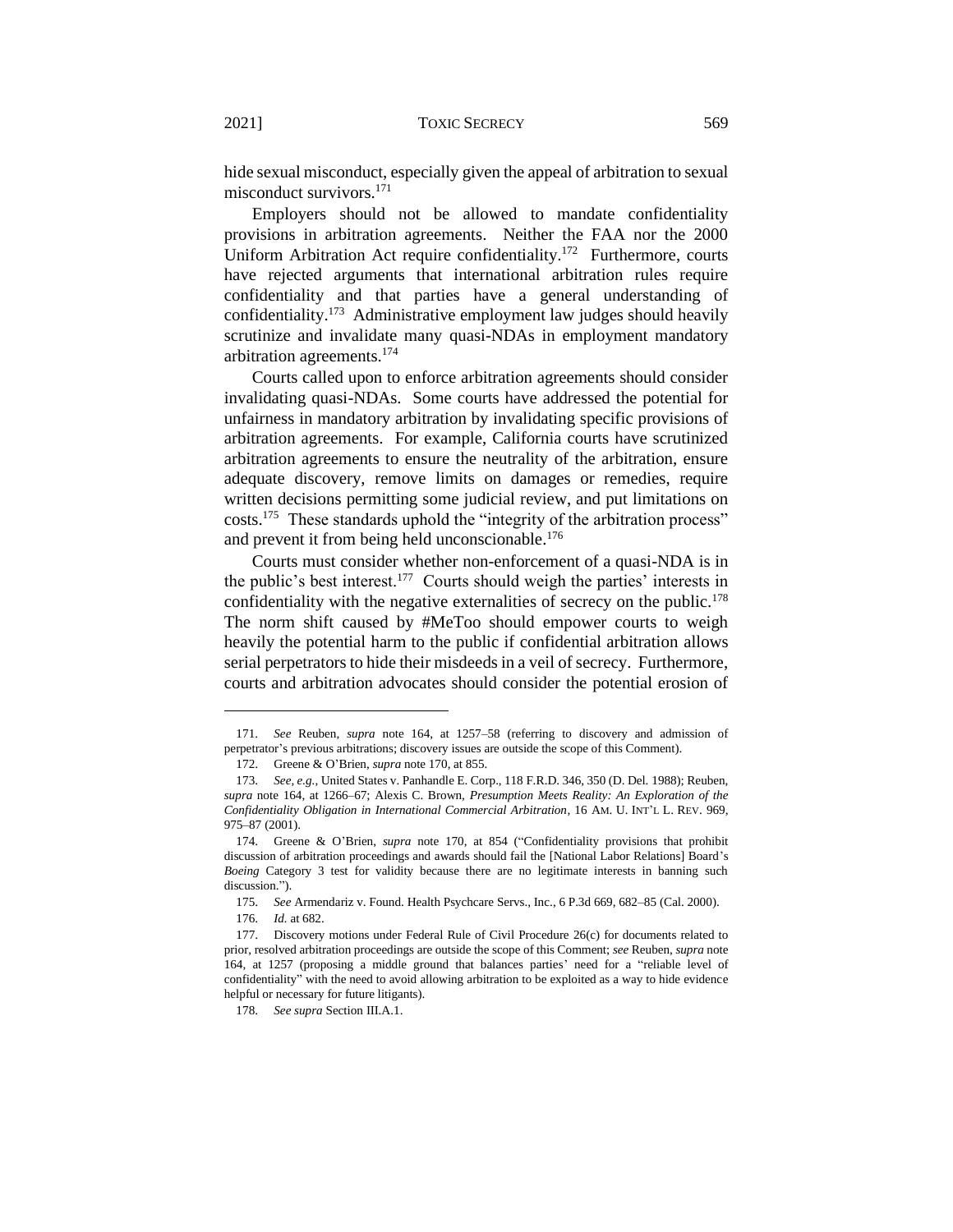confidence in the private dispute resolution system if arbitration is abused as a haven for perpetrators. Courts should still enforce mandatory arbitration agreements, but the darkness must be lifted.

Confidentiality provisions present an opportunity for states looking to guard against the toxic effects of secrecy. State legislatures could regulate quasi-NDAs in arbitration agreements the same way that they already regulate ordinary NDAs.<sup>179</sup> These laws would forbid any clause within the arbitration agreement that requires the facts of the claim—except the identity of the sexual misconduct survivor—to be confidential.<sup>180</sup> Laws targeted at confidentiality provisions, rather than arbitration itself, may be able to avoid being struck down on preemption grounds<sup>181</sup> like the New York law in *Latif*. 182

The FAA contains a saving clause that provides an avenue for challenges to arbitration agreements.<sup>183</sup> The saving clause allows courts to refuse to enforce arbitration agreements "upon such grounds as exist at law or in equity for the revocation of any contract."<sup>184</sup> The Supreme Court has interpreted this saving clause to recognize "only defenses that apply to 'any' contract."<sup>185</sup> Defenses fail to qualify for use under the saving clause when they interfere with a "fundamental attribute<sup>[]</sup> of arbitration."<sup>186</sup> As a result, the only way for an employee to challenge a mandatory arbitration agreement is to use a "[s]tandard contract argument[] like unconscionability, fraud, or lack of agreement  $\dots$ <sup>187</sup> Such arguments are rarely successful but could be revitalized thanks to the shifting norms brought about by #MeToo.<sup>188</sup>

182. Latif v. Morgan Stanley & Co., No. 18-cv-11528 (DLC), 2019 WL 2610985 (S.D.N.Y. June 26, 2019); *see supra* Section II.D.

186. *Id.* (quoting AT&T Mobility LLC v. Concepcion, 563 U.S. 333, 344 (2011)).

<sup>179.</sup> *See supra* Section II.C.

<sup>180.</sup> *See supra* Section III.A.3.

<sup>181.</sup> Preemption analysis under the FAA is outside the scope of this Comment. For a discussion of the topic, see generally Christopher R. Drahozal, *FAA Preemption After* Concepcion, 35 BERKELEY J. EMP. & LAB. L. 153 (2014) (analyzing the preemption issues of arbitration agreements with quasi-NDAs); Kathleen McCullough, Note, *Mandatory Arbitration and Sexual Harassment Claims: #MeToo- and Time's Up-Inspired Action Against the Federal Arbitration Act*, 87 FORDHAM L. REV. 2653 (2019) (examining the enactment and evolution of the FAA and #MeToo-inspired state laws targeting mandatory arbitration).

<sup>183. 9</sup> U.S.C. § 2.

<sup>184.</sup> *Id.*

<sup>185.</sup> Epic Sys. Corp. v. Lewis, 138 S. Ct. 1612, 1622 (2018).

<sup>187.</sup> Sternlight, *supra* note 167, at 178.

<sup>188.</sup> *Id.*; *see infra* Section III.D for a discussion of traditional contract defenses and NDAs; *see also* Jeff Guarrera, *Mandatory Arbitration: Inherently Unconscionable, but Immune from Unconscionability*, 40 W. ST. U. L. REV. 89, 97–100 (2012).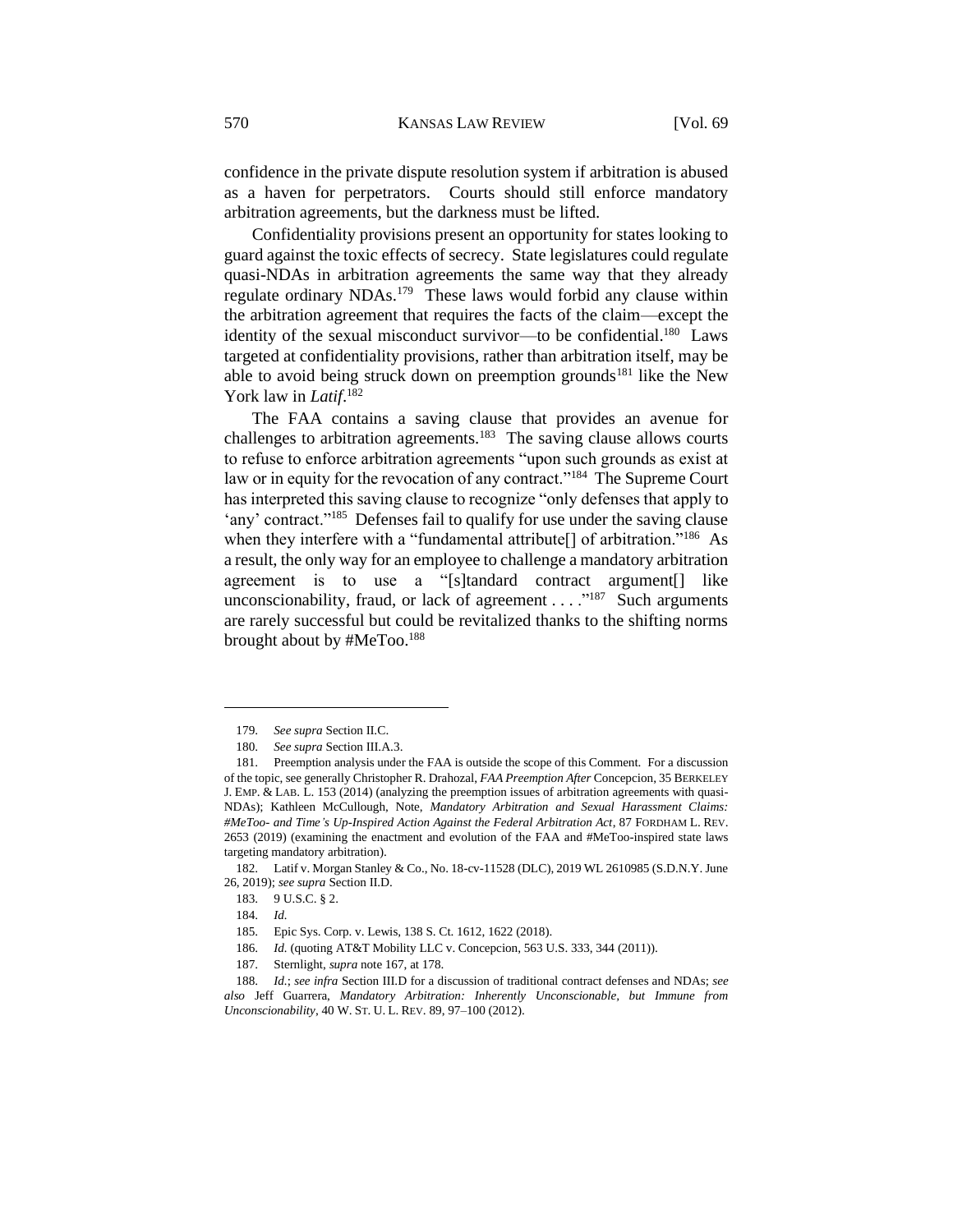#### 2021] TOXIC SECRECY 571

- *D. The Judicial Role in Enforcing NDAs: Traditional Contract Defenses*
- 1. Invalidating Preemptive and Settlement NDAs with Public Policy and Unconscionability

If an NDA comes to a court for enforcement, the court must consider insight provided by the #MeToo movement in its evaluation of the NDA. For the states where NDAs in sexual misconduct settlements are not regulated by #MeToo-inspired legislation, contract law is the vehicle of enforcement. #MeToo exposed the brazen use of NDAs by perpetrators, and courts should respond by taking a "heightened role in determining whether [NDAs] are enforceable as a matter of law."<sup>189</sup> Courts have been increasingly "reluctant to interfere with contracts"<sup>190</sup> but "sterile[,] . . . rote enforcement" is a pernicious trend because it "threatens to rob contracting of the moral force that it needs to achieve efficacy and legitimacy in a world where almost no contracts are read, breached, or sued upon."<sup>191</sup>

Contract law provides limitations on the freedom to contract and refuses to enforce contracts that include duress, undue influence, unconscionability, mistake, and public policy.<sup>192</sup> However, "current approaches largely fail to grapple effectively with the problems" posed by preemptive and settlement NDAs.<sup>193</sup> Unconscionability and public policy are the strongest limitations a court could use in this context.

*i. Unconscionability*

An NDA may be unenforceable if it is unconscionable.<sup>194</sup> Traditionally, an unconscionable contract is one no person in their right mind would offer or accept.<sup>195</sup> The Second Restatement of Contracts lists factors that courts should use to analyze a contract for unconscionability.<sup>196</sup> Notably, the Second Restatement provides that a contract is not unconscionable solely because parties have unequal bargaining power, because ultimately the party with less bargaining power assumes more risk, nor because there is inadequate consideration.<sup>197</sup>

<sup>189.</sup> Prasad, *supra* note 36, at 2509.

<sup>190.</sup> *Id.* at 2514.

<sup>191.</sup> Hoffman & Lampmann, *supra* note 106, at 171.

<sup>192.</sup> RESTATEMENT (SECOND) OF CONTRACTS §§ 151 (mistake), 174 (duress), 177 (undue influence), 178 (public policy), 208 (unconscionability) (AM. L. INST. 1981).

<sup>193.</sup> Hoffman & Lampmann, *supra* note 106, at 189.

<sup>194.</sup> RESTATEMENT (SECOND) OF CONTRACTS § 208 (AM. L. INST. 1981).

<sup>195.</sup> *Id.* § 208 cmt. b.

<sup>196.</sup> *Id.* § 208 cmt. a.

<sup>197.</sup> *Id.* § 208 cmts. c–d.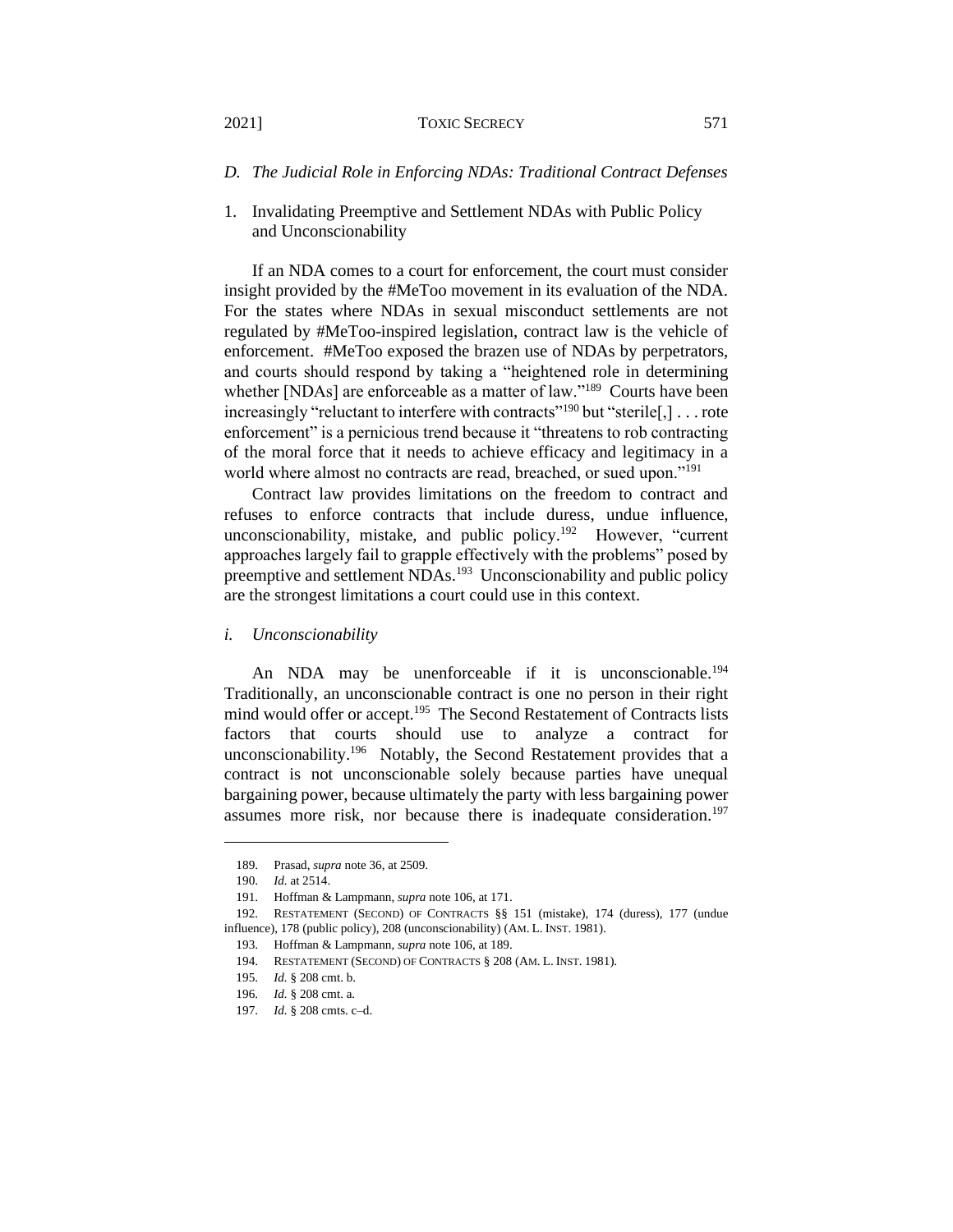Instead, courts must take a holistic approach using a confluence of factors such as a large disparity in bargaining power, terms that unreasonably favor a stronger party, and a large difference in the value of consideration exchanged.<sup>198</sup>

Courts must consider the dramatic norm cascade of #MeToo when evaluating disparity in bargaining power.<sup>199</sup> #MeToo has changed how people view sexual misconduct and survivors of sexual misconduct, and courts should follow suit.<sup>200</sup> Courts must view sexual misconduct as motivated by gender hostility or sexual stereotypes, rather than motivated by sexual desire.<sup>201</sup> That sexual misconduct is motivated by power was made glaringly obvious by #MeToo and has been shown in empirical studies.<sup>202</sup> As a result, courts should find more power disparities between the perpetrator and the sexual misconduct survivor in settlement NDA negotiations.

When evaluating an NDA for unconscionability, courts must scrutinize the drafting process.<sup>203</sup> The framework courts should employ is: (1) whether the NDA was considered boilerplate or was the product of negotiation; (2) which party drafted the NDA, and; (3) how long the sexual misconduct survivor had to contemplate the  $NDA$ <sup>204</sup> These insights can help courts determine whether the settlement NDA was an agreement reached via negotiation and informed, mutual consent. For example, if sexual misconduct survivors testify that they had no idea what they were signing at the time, $205$  that is strong indication that they did not give informed consent and that there existed a large disparity in bargaining power.<sup>206</sup> By understanding more about the nature of sexual misconduct and using a framework to evaluate the NDA drafting process, courts should make more findings of unconscionable NDAs. #MeToo has shown

<sup>198.</sup> *Id.*

<sup>199.</sup> Joan C. Williams, Jodi Short, Margot Brooks, Hilary Hardcastle, Tiffanie Ellis & Rayna Saron, *What's Reasonable Now? Sexual Harassment Law After the Norm Cascade*, 2019 MICH. ST. L. REV. 139, 149–50 (2019) (crediting Cass R. Sunstein, *Social Norms and Social Roles*, 96 COLUM. L. REV. 903, 909 (1996) with coining the term "norm cascade").

<sup>200.</sup> *Id.* at 150–54 (describing with data four new norms that have emerged in the wake of #MeToo: (1) sexual harassment is a serious problem; (2) broad agreement about what behaviors constitute sexual harassment; (3) employers should not tolerate sexual harassment; (4) sexual harassment accusers are credible).

<sup>201.</sup> Hébert, *supra* note 108, at 13.

<sup>202.</sup> *See, e.g.*, Heather McLaughlin, Christopher Uggen, & Amy Blackstone, *Sexual Harassment, Workplace Authority, and the Paradox of Power*, 77 AM. SOC. REV. 625, 641 (2012).

<sup>203.</sup> *See supra* Section III.A.3.

<sup>204.</sup> *See supra* Section III.A.3.

<sup>205.</sup> *See supra* Section III.B. (discussing the experiences of Ms. Battilana Gutierrez and Ms. Perkins).

<sup>206.</sup> *See supra* Section III.B.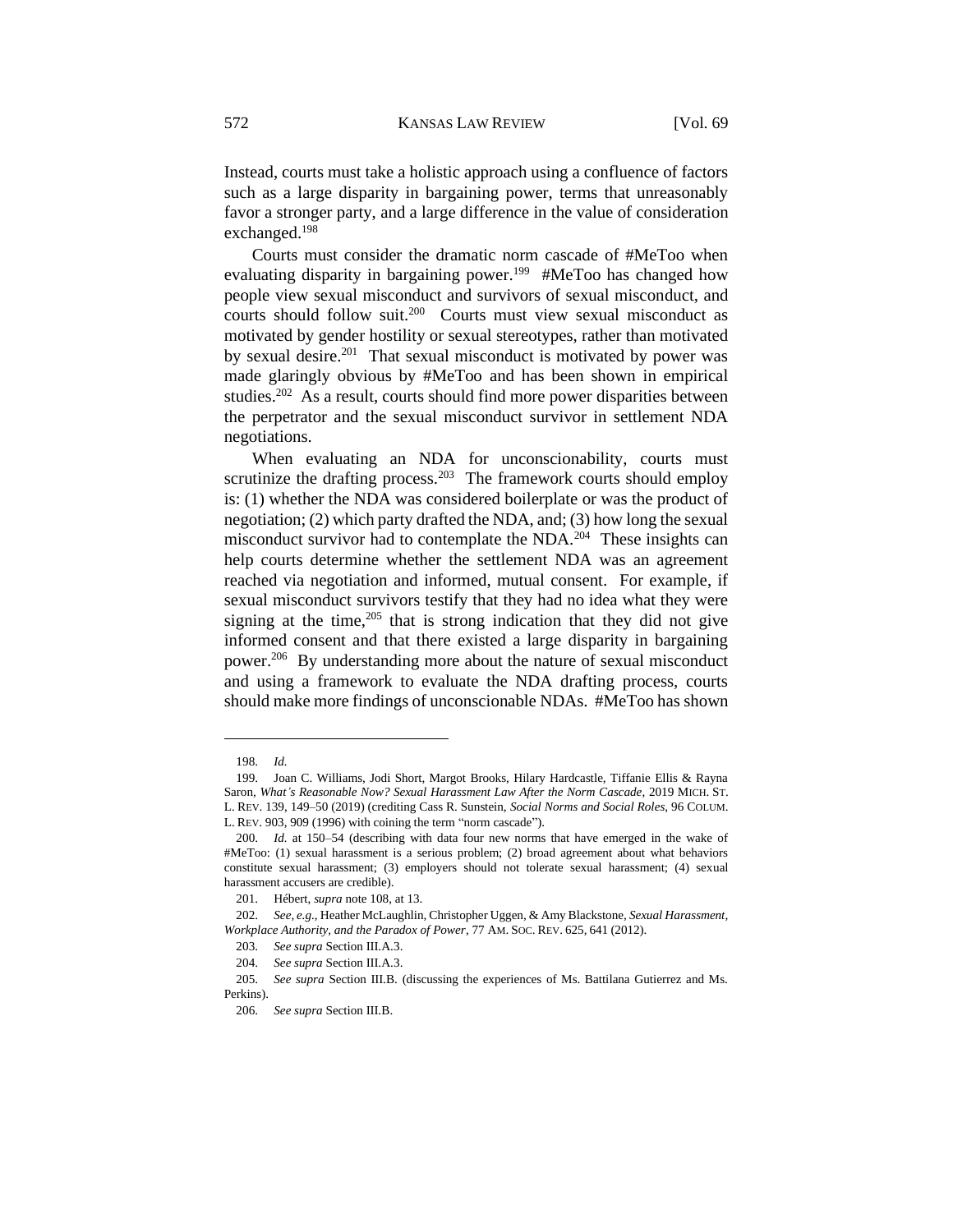that no reasonable person would agree to an NDA that puts limitations on talking to a therapist and does not allow survivors to speak to friends, family, spouses, parents, and other survivors of the same misconduct.<sup>207</sup> Therefore, courts should find these NDAs and their progeny unconscionable.

# *ii. Public Policy*

The Second Restatement of Contracts provides that an agreement is unenforceable if "the interest in its enforcement is clearly outweighed . . . by a public policy against the enforcement of such terms."<sup>208</sup> To weigh the interest in enforcement, courts consider: "(a) the parties' justified expectations, (b) any forfeiture that would result if enforcement were denied, and (c) any special public interest in the enforcement of the particular term."<sup>209</sup> The factors to weigh a public policy against enforcement are:

(a) the strength of that policy as manifested by legislation or judicial decisions,

(b) the likelihood that a refusal to enforce the term will further that policy,

(c) the seriousness of any misconduct involved and the extent to which it was deliberate, and

(d) the directness of the connection between that misconduct and the term.<sup>210</sup>

It is time for a revitalization of the long-neglected public policy doctrine.<sup>211</sup> The public policy doctrine is said to be "never argued at all but when other points fail."<sup>212</sup> Despite this disfavor, the public policy doctrine is ideally suited to balance the needs of individual sexual misconduct survivors with potential third-party harms.<sup>213</sup> The public policy doctrine has the unique ability to "limit[] the externalities that result from private contracts."<sup>214</sup> The private bargain between the individual sexual misconduct survivor and the perpetrators generates benefits to the

<sup>207.</sup> This example matches the NDA Zelda Perkins described. *See Former Weinstein Assistant Broke a NDA*, *supra* note 7.

<sup>208.</sup> RESTATEMENT (SECOND) OF CONTRACTS § 178(1) (AM. L. INST. 1981).

<sup>209.</sup> *Id.* § 178(2).

<sup>210.</sup> *Id.* § 178(3).

<sup>211.</sup> Hoffman & Lampmann, *supra* note 106, at 189.

<sup>212.</sup> *Id.* (quoting Richardson v. Mellish (1824) 130 Eng. Rep. 294, 303, 2 Bing. 229, 251–52 (Burrough, J.) (C.P.)).

<sup>213.</sup> *Id.*

<sup>214.</sup> *Id.* at 199.